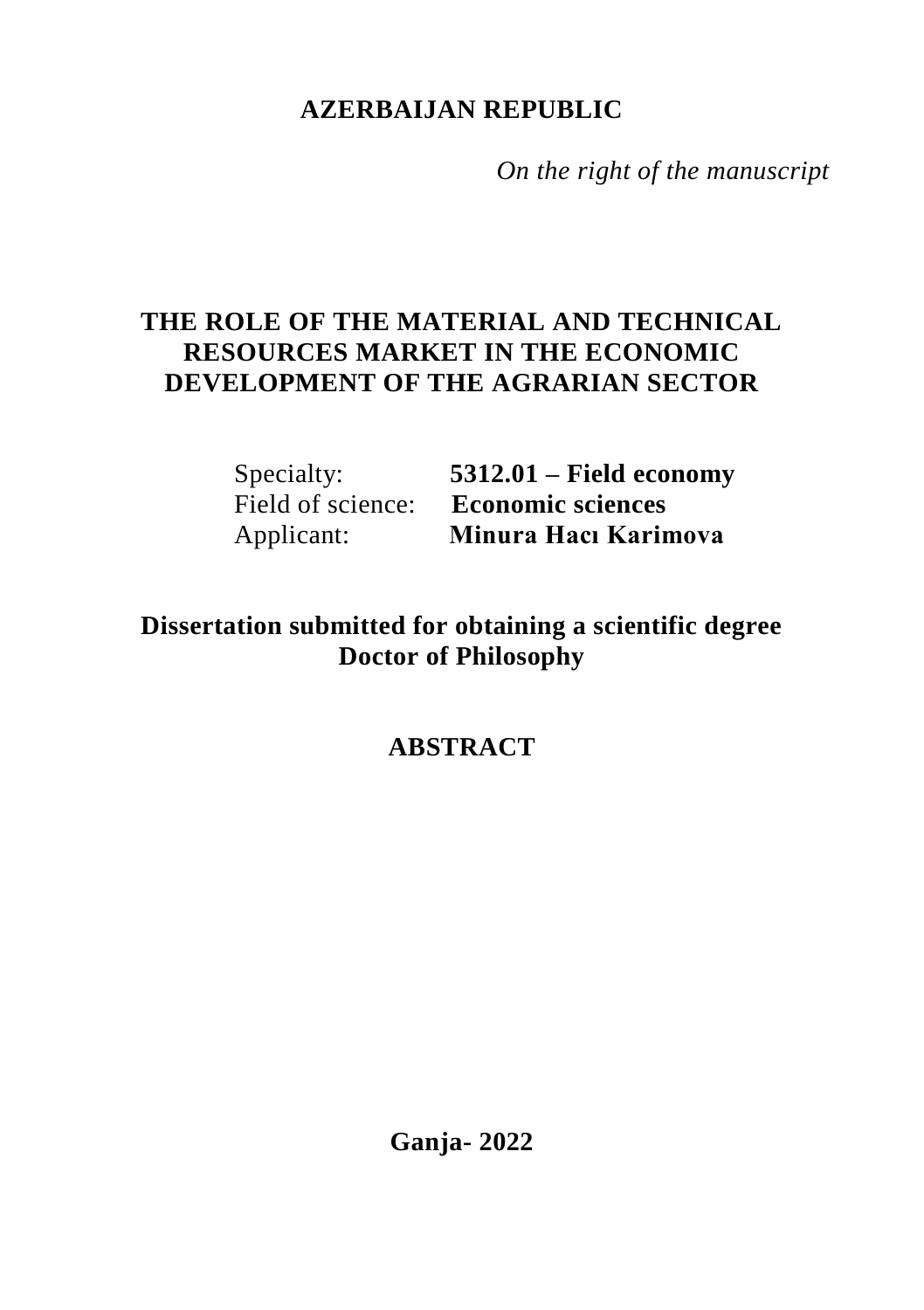The work was performed at Azerbaijan Technological University.

| Scientific consultant:     | Doctor of economic sciences, professor<br>Veysal Seyfali Eyyubov |
|----------------------------|------------------------------------------------------------------|
| <b>Official opponents:</b> | Doctor of economic sciences, Ass.prof<br>Anar Fazil Abbasov      |
|                            | Candidate on economics, Ass. prof.<br>Raiba Mammadbagir Cafarova |
|                            | PhD in economics, Ass. prof.                                     |

**Zakir Qasham Abbasov**

Joint dissertation council of the Supreme Attestation Commission under the President of the Republic of Azerbaijan ED 2.42 of the Azerbaijan State Agrarian University and the Azerbaijan Cooperation University operating under the Azerbaijan State Agrarian University.

| Chairman of the       |  |
|-----------------------|--|
| Dissertation council: |  |
|                       |  |

Full member of ANAS, d.e.s., professor

**Ziyad Aliabbas Samadzade**

Scientific secretary of the Ph.D. in Economics, Associate Professor Dis*extation* council: **\_\_\_\_\_\_\_\_\_\_\_\_\_\_\_**

**Parvin Elman Mukhtarova**

Chairman of the scientific Honored agricultural worker seminar:

\_\_\_\_\_\_\_\_\_\_\_\_\_\_\_\_ **Islam Haji Ibrahimov**Doctor of economic sciences, professor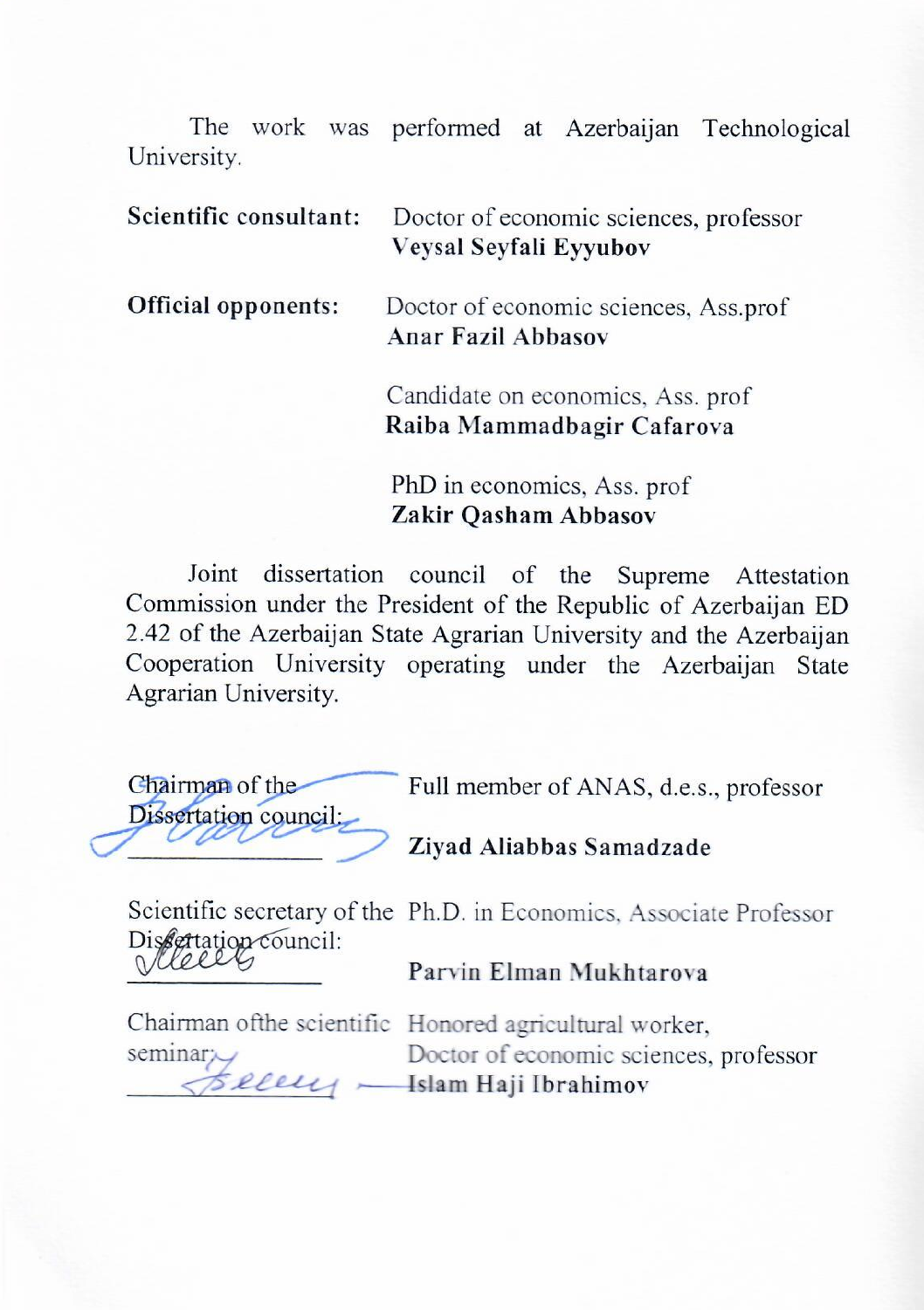## **GENERAL OVERVIEW OF THE WORK**

**Relevance and development of the topic:** The transformation of the country's economy in accordance with the requirements of market relations is not accidental.Thus, at all times, the main focus in meeting the needs of the population for food products falls on agriculture.

In the context of deepening reforms and the formation of entrepreneurship in agriculture, ensuring the needs of the population for food and industrial raw materials at the expense of domestic production, paired with other factors, depends on the provision of producers with material and technical resources.

Poor technical base of the agrarian sector, especially the newly established private farms in rural areas, in recent years the lack of necessary technical means, incomplete fulfillment of needs for material resources (seeds, fertilizers, toxic chemicals, spare parts, repair materials, etc.), deterioration of the existing equipment created serious difficulties in conducting economic activities in optimal agro-technical terms,which has had a negative impact on the implementation of effective large-scale reproduction in agriculture along with objective and subjective reasons.

Obsolescence of technical bases of private farms, limited financial resources, lack of formation of the market of material and technical resources created problems in meeting their needs for agricultural machinery, spare parts, mineral fertilizers, toxic chemicals, fuel, etc., whichlead toproper difficulties for agricultural producers. From this point of view, one of the main tasks ahead is to completely re-equip agricultural production with the necessary material and technical means, and to make effective use of modern equipment.

It is obvious that, the disruption of the coordination of agricultural machinery has a negative impact on the pace of development of agricultural production.Non-compliance of the types and brands of machines, the composition of the tractor fleet or the level of their provision with specific production conditions does not allow to carry out technological operations in agriculture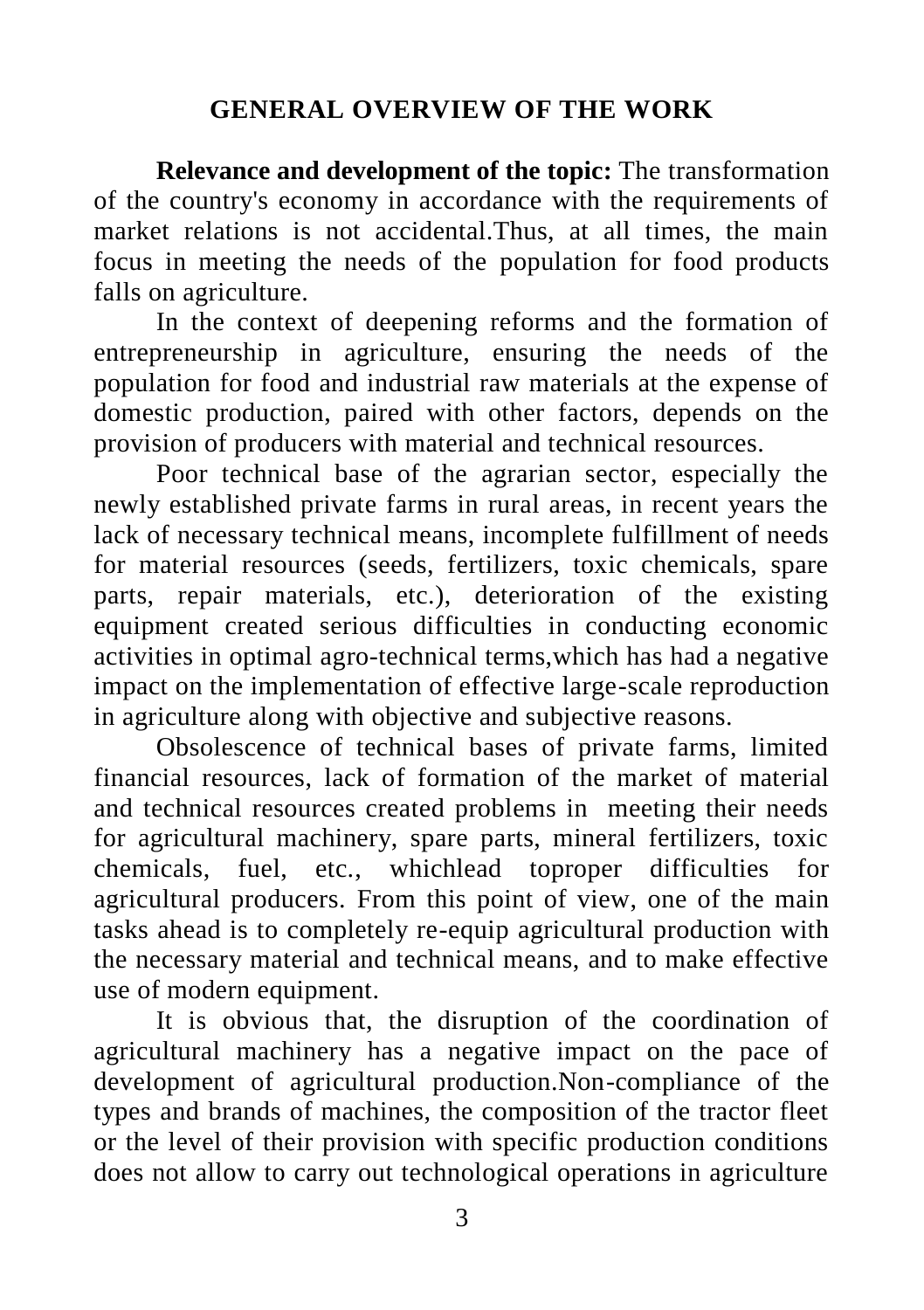in optimal time, agro-technical rules are not followed and as a result crop productivity decreases, labor and material costs increase. The financial situation of agricultural enterprises, including private ones, in our country does not fully enable them to obtain the necessary material and technical resources. Given that there are currently no agricultural engineering enterprises in the country, it is not difficult to imagine the complexity of the situation in this area.

As a result of the analysis of the current state of the material and technical base of agriculture and measures taken to strengthen it and scientific research, it was determined that the way out of the current situation in this area are the development of the market of material and technical resources, the establishment of service enterprises and the efficient organization of its activities. It is no coincidence that, a special attention was paid to the issues of development of the park of agricultural machinery, improvement of supply of innovative, small-scale machinery and equipment, as well as development of the market of agro-services for the purpose of "*improving the supply of agricultural producers with machinery and equipment and developing the market of agricultural services"*in the "Strategic Roadmap for the production and processing of agricultural products in the Republic of Azerbaijan". From this point of view, there is a need for large-scale measures to develop the market of material and technical resources, to provide the agricultural sector with material and technical resources in accordance with the requirements of market relations and to increase the efficiency of production and technical services.

Thus, the research work aimed at providing the agricultural sector with material and technical resources and increasing the efficiency of their use is distinguished by its relevance.

Problems related to the development of the market of material and technical resources in the agricultural sector have been in the focus of attention of agrarian economists in modern conditions. Economists Z.A. Samadzade, A.I.Mammadov, A.Ch. Verdiyev, I.H. Ibrahimov, I.Sh. Garayev, Sh.A. Akhundov, A.J. Gasimov, R.B. Aliyev, S.V. Salahov, I.V. Ahmadov,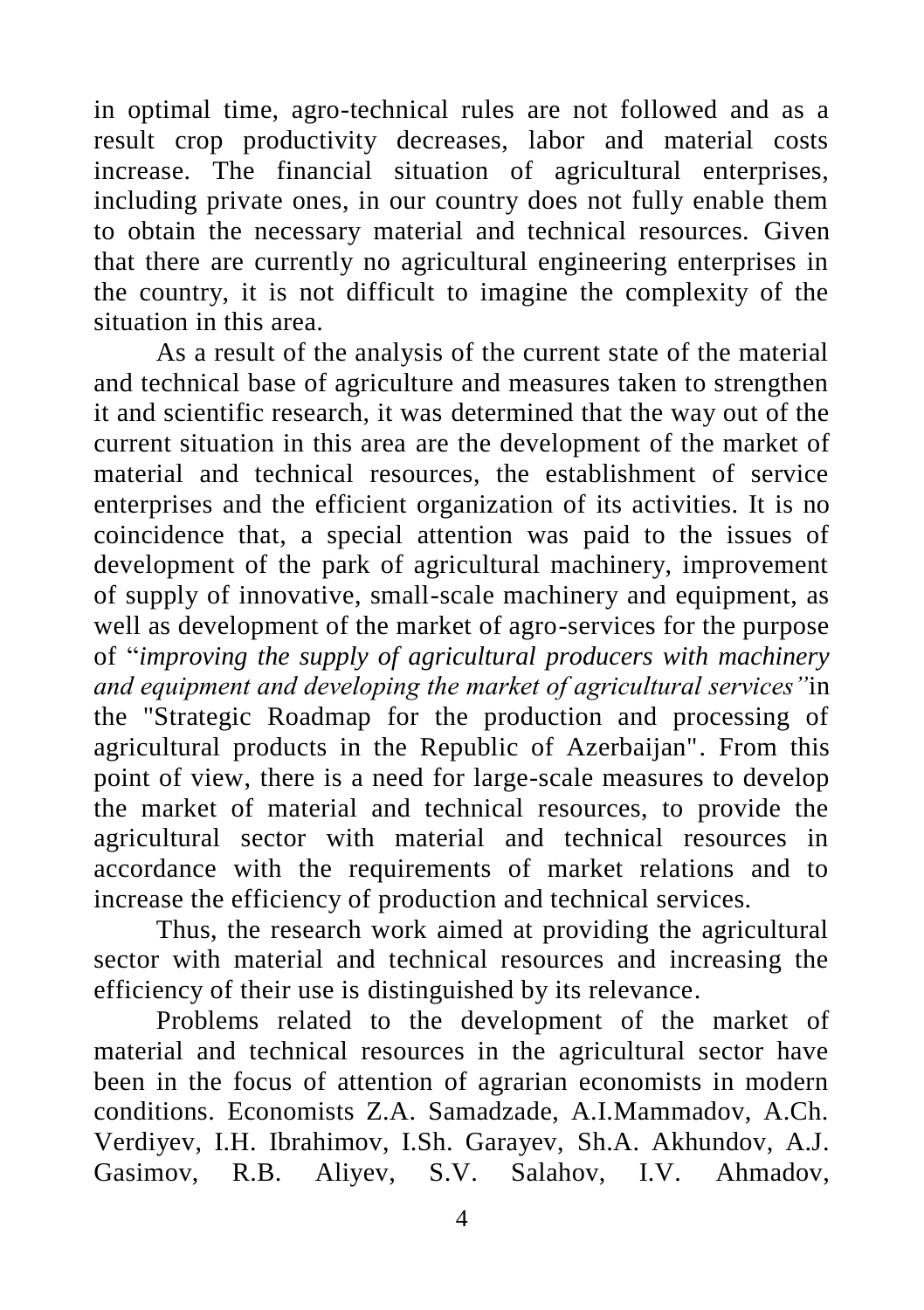A.F.Abbasov, I.M. Heyirkhabarov, J.Ch. Mammadov and others conducted researches. Foreign economists V.V. Miloserdov, A.A. Nikonov, N.T. Ushachov, B.R. Boev, A.P. Borisenko, V.F. Mashlikov, E.I. Krylatykh and others studied different aspects of the problem.

However, despite all this, the development of the market of material and technical resources in the agricultural sector, its effective operation, its role in the sustainable development of the agricultural sector, etc. have not been comprehensively studied.

**The object and subject of the research.**The object of research is the agrarian sector and the market of material and technical resources.The development of the market of material and technical resources, its effective functioning and improving the impact on the development of the agricultural sector are the subject of research.

**The goal and objectives of the study.**The goal of the research is via studying the scientific and theoretical aspects of the development of the market of material and technical resources in the agricultural sector, to study its current state and development trends, to develop scientifically sound practical proposals on the formation and effective operation of the market of material and technical resources.The following tasks have been identified to achieve the objectives of the study:

- determining the nature and features of the development of the material and technical resources market in the agricultural sector;

- defining the role of the establishment of the material and technical resources market in the development of market relations;

- determining the role of production intensification in the development of the material and technical resourcesmarket;

- analysis of the current state of the material and technical resources market and material and technical base in the agricultural sector;

- identification of priority areas for the development of the material and technical resources market in the agricultural sector;

- defining the role of the state in the regulation of the market of material and technical resources;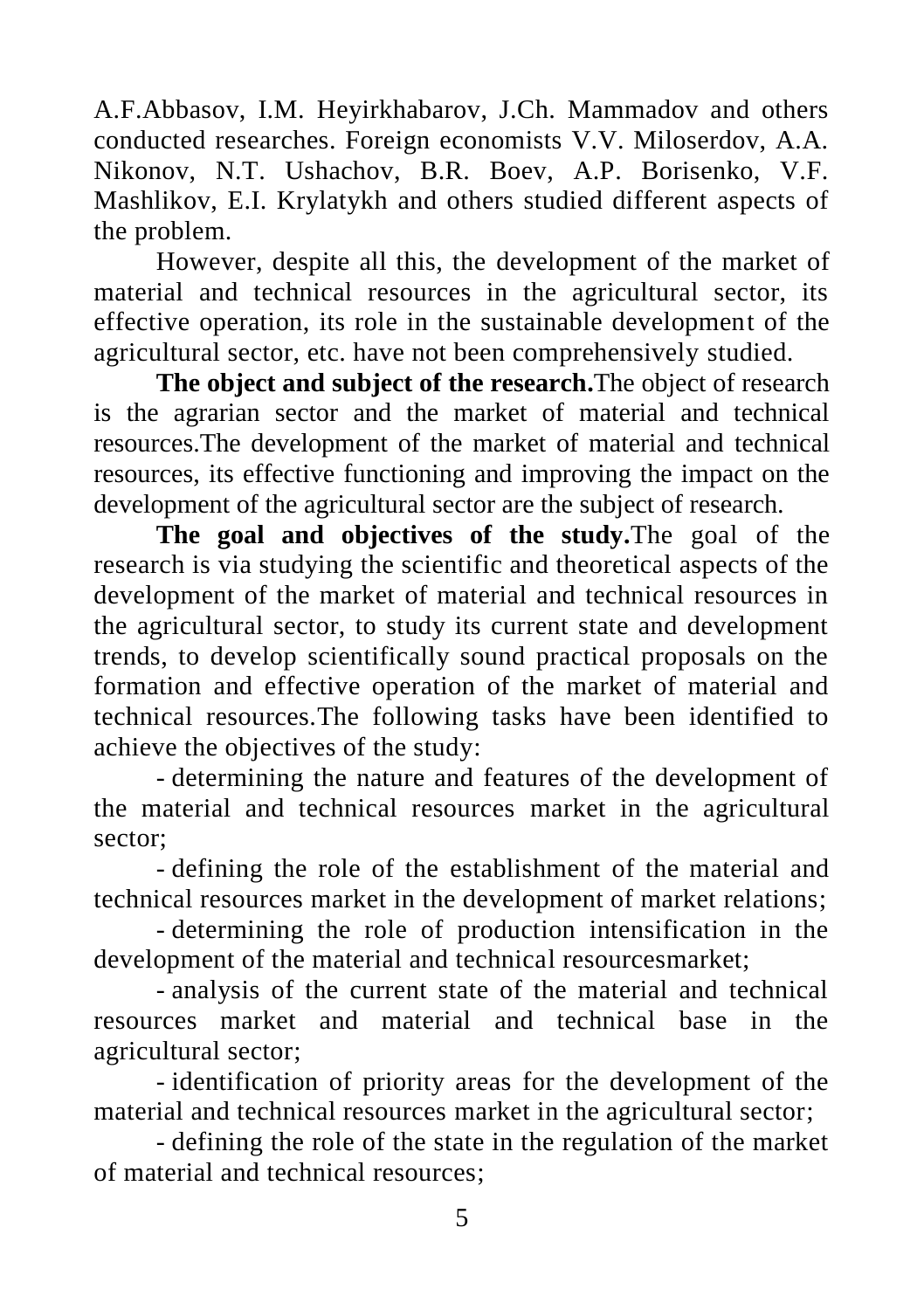- defining the role of agro-leasing services in the formation of the market of material and technical resources.

**Research methods:** In the dissertation work economicstatistical methods, as well as methods of observation, analysis, comparison, dynamics, etc. were used.

**The main provisions of dissertation to be defended:** The main provisions submitted for defense are characterized by the followings:

- generalization of theoretical and methodological approaches to the nature and features of the development of the material and technical resources market in the agricultural sector;

- factors determining the need to modernize the agricultural sector;

- determining the role of the establishment of the material and technical resources market in the development of the agricultural sector and its impact on the economic efficiency of production;

- determining the relationship between the intensification of production and the development of the market of material and technical resources;

- identification of development trends in the field of material and technical resources on the basis of research of the activity of the market and analysis of the current state of the material and technical base of the agricultural sector;

- identification of priority areas related to the effective functioning of the market of material and technical resources in the agricultural sector;

- determination of directions of regulation of the material and technical resources market;

- identification of opportunities for the use of agro-leasing services in the efficient operation of the market of material and technical resources.

**The scientific novelty of the research.**The scientific novelty of the research is as follows:

- the role of the market of material and technical resources in the building of new production relations is defined;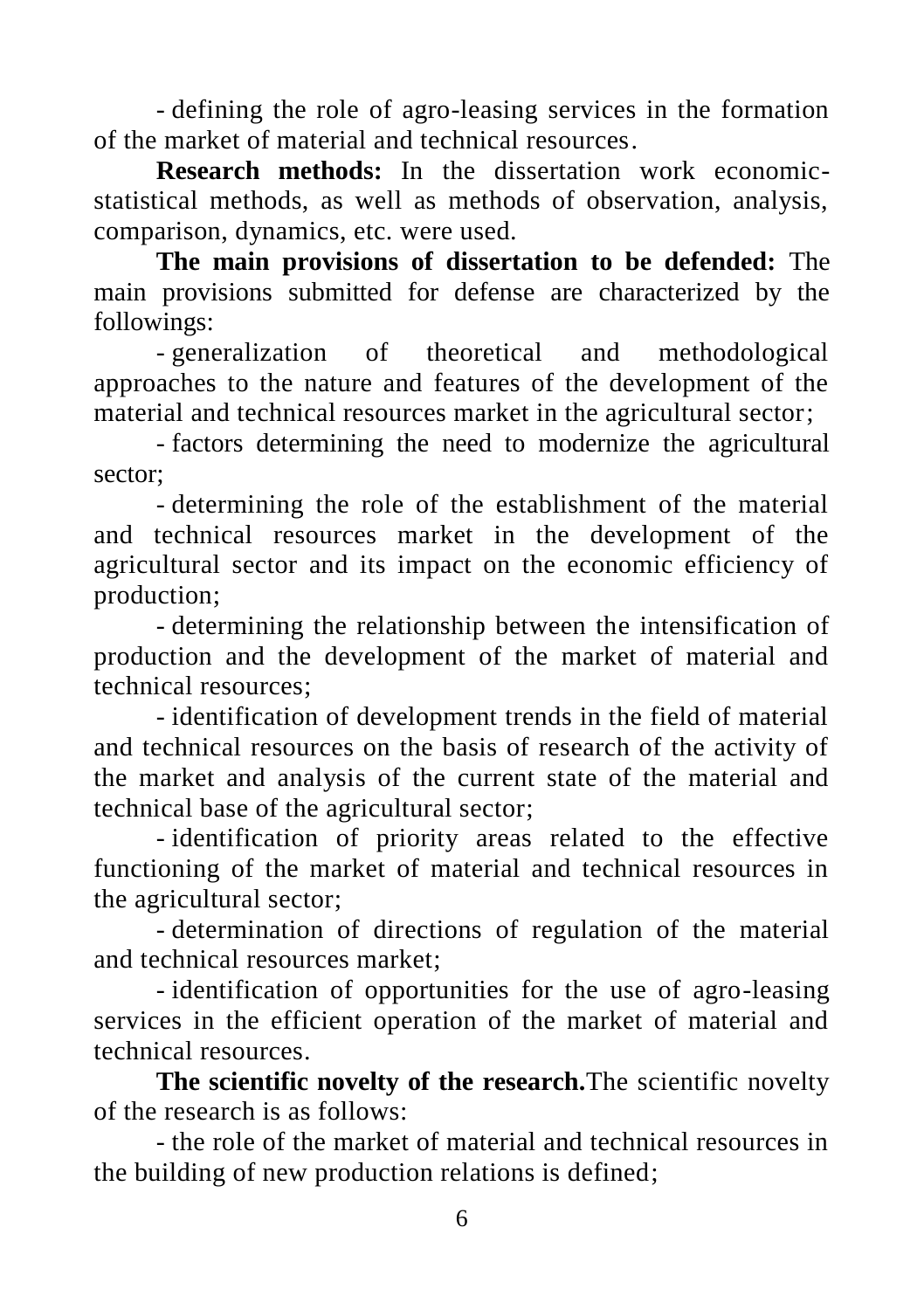- the objective necessity of development of the material and technical resources market in the agrarian sector is substantiated;

- specific features of the market of material and technical resources and factors influencing it are defined;

- the economic mechanism of formation of the material and technical resources market in the agrarian sector is defined;

- priorities for the development of the market of material and technical resources have been identified, taking into account the specific features of the agricultural sector;

- the role of state regulation in the development of the material and technical resources market is specified;

- the main directions of the development of the material and technical resources market have been identified.

**The theoretical and practical significance of the research:**The theoretical significance of the research is characterized by scientifically substantiated provisions on the development of the material and technical resources market, its effective functioning and improving the impact on the development of the agricultural sector.The practical results presented in the dissertation can allow to determine the strategy of development of the agrarian sector and the market of material and technical resources, to economically justify the prepared measures.

**The approbation and application of research:** The content of the dissertation is reflected in 32 published scientific articles and theses.The results of the research on the topic of the dissertation were discussed and approved at the national and international scientificpractical and practical conferences.The results of the research were accepted for the use by the Samukh State Agrarian Development Center (reference No. 179 dated November 11, 2021).

**The name of the organization in which the dissertation was implemented:** The dissertation was completed at the Azerbaijan University of Technology.

**The volume and structure of the research paper:** The dissertation consists of an introduction, 3 chapters, a conclusion, a list of 112 references and 242599 characters. The introduction is 6 pages, 9199 characters, Chapter I is 55 pages, 95132 characters,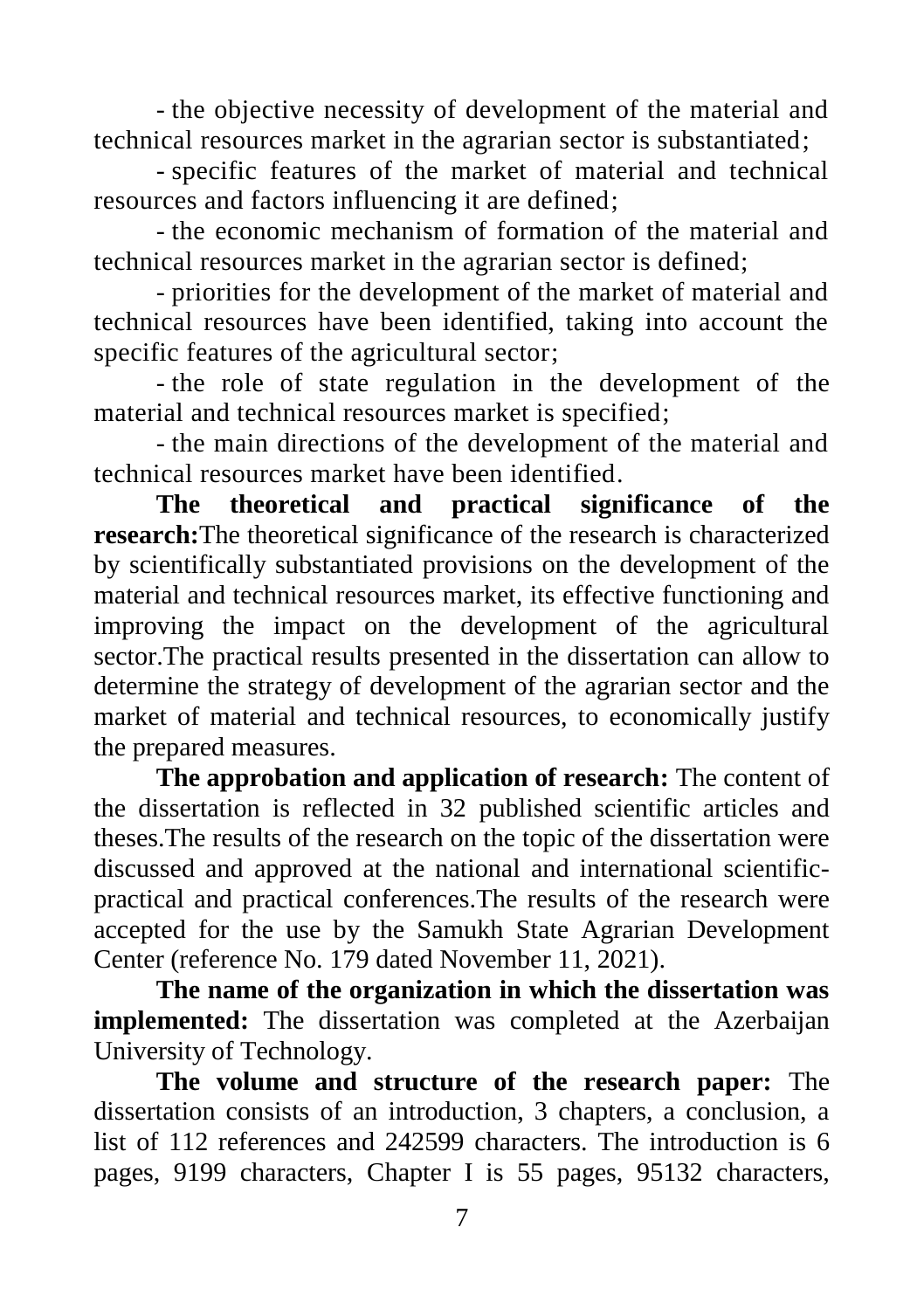Chapter II is 24 pages, 41275 characters, Chapter III is 51 pages, 74309 characters, the conclusion is 9 pages, 14790 characters, the list of references is 9 pages, 11359 characters.

#### **THE MAIN CONTENT OF THE RESEARCH**

In the introduction part of the dissertation the relevance of the topic is substantiated, the goals and objectives, methods of the research are characterized, the main provisions of the defense are explained, the scientific novelty, theoretical and practical significance and approbation of the research work are reflected.

**The first chapter of the dissertation is entitled** "**Scientific and theoretical issues of the formation of the market of material and technical resources**". This chapter embraces the nature and features of the formation of the material and technical resources market in the agricultural sector, the role of the establishmnet of the market of material and technical resources in the development of market relations and the impact of intensification of production on the development of the market of material and technical resources.

The development of the market economy system reflects the formation of commodity-money relations in all sectors of the economy on the basis of supply and demand, the formation of large-scale reproduction and the dominance of liberal values.The market economy system ensures the sustainable development of the economy if the necessary market modification, including market infrastructure, is formed from both sectoral and territorial complexes. Similarly, the diversity of the market performs the functions of a market infrastructure in terms of the development of a specific sector of the economy.In this regard, the formation of the market of material and technical resources has an important role in the sustainable development of the agrarian sector, which is the most strategically important sector of the economy.The market of material and technical resources is important for the formation and development of market relations in the agricultural sector, as well as other types of market diversity - financial market, investment market and so on.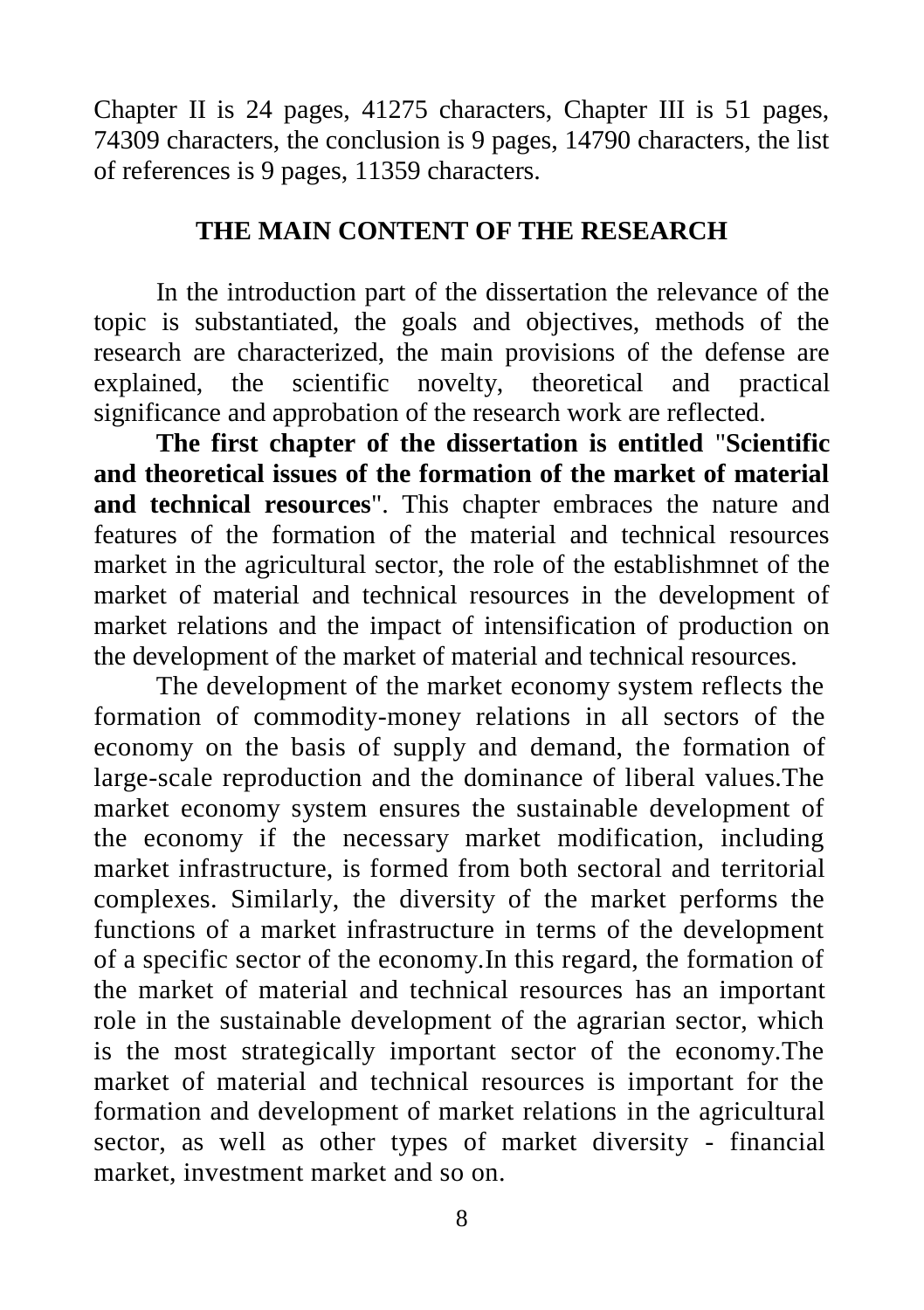The market of material and technical resources reflects the economic relations based on free competition between the institutions that produce or offer material and technical resources and their producers. The market of material and technical resources is not only an institution that carries out the process of purchase and sale. The market of material and technical resources is aimed at the formation of large-scale reproduction in the economy as a whole, serving to meet the demand for technical means of this and other economic entities, regardless of ownership.

Demand and supply are the most important components of the market of material and technical resources. Demand in the market of material and technical resources is the volume of agricultural machinery in terms of natural and value that will be used by agricultural producers in a particular period and is characterized mainly as a manifestation of demand. The basis of the market of material and technical resources in agriculture is the supply of resources. Resource supply - reflects the volume (amount) of funds released to the material and technical resource market during the specific period in terms of physical and value. The supply of resources in the market of material and technical resources ultimately creates favorable conditions for the efficient meeting of the needs of agricultural producers for material and technical resources. The higher the range and the wider the volume of resource supply in the market, the more it leads to the stabilization of the balance in the market and the level of prices.

The market of material and technical resources plays an important role in the development of market relations in the agricultural sector. The role of the market of material and technical resources in the development of market relations in the agricultural sector is directly related to the fact that it serves a wide range of reproduction. Physical obsolescenceof resources leads to a decrease in productivity in the agricultural sector. This ultimately affects the economic efficiency of production. All these are the main issues that require intensive development of production.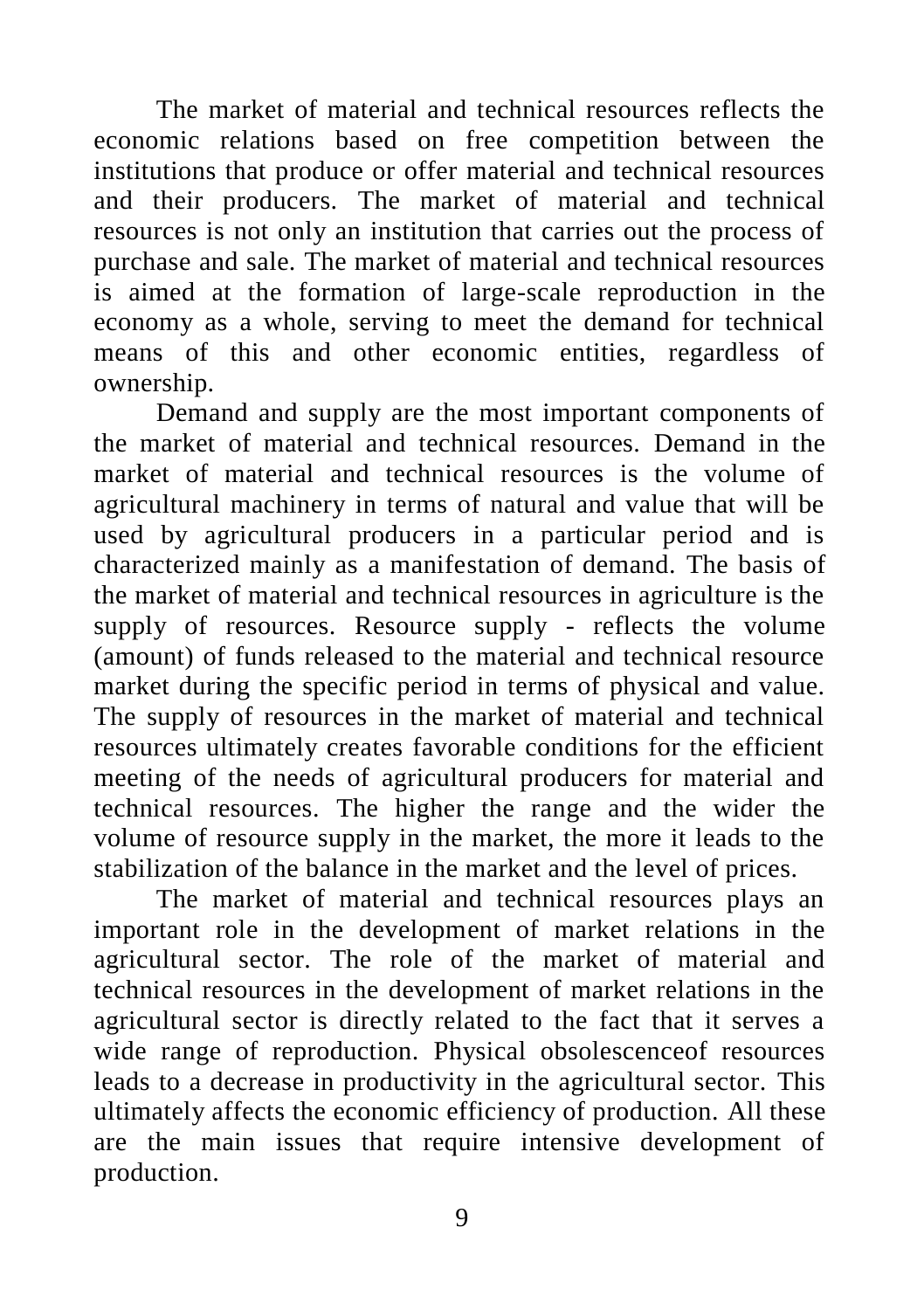Intensive development of the agrarian sector reflects the qualitative improvement of agricultural production, the reconstruction of technological processes, the application of new achievements of science and technology in agriculture, on the basis of which it is possible to ensure sustainable development. Intensification of production is ensured as a result of large-scale investments. The process of intensification reflects the concentration of large-scale investments in a specific area.In the process of large-scale reproduction, along with the increase in investment per unit, attention is paid to improving its structure so that the products produced in the field ultimately meet the needs of society and are quickly realized as marketable products.

Intensification is a complex and multifaceted process and depends on the level of development of the national economy, the investment orientation of the economic policy, as well as the level of development of a particular sector. The practice of developed countries shows that increasing the competitiveness of one or another sector, especially agricultural production, primarily involves improving the quality of products and reducing unit costs, depending on the concentration of investment. The process of intensification in the agricultural sector is aimed at ensuring sustainable development.

In general, the process of intensification of agricultural production creates favorable conditions for increasing production and decreasing the unit cost of production through the concentration and qualitative improvement of means of production, the application of advanced technology and advanced forms of labor organization, serving the formation of large-scale reproduction in a particular field. Thus, intensification, as a form of large-scale reproduction, serves to expand the application of the latest achievements of scientific and technological progress in agricultural production and the effective use of the constituent elements of production potential.

Intensification of production in the agricultural sector plays an important role in improving the system of supply of agricultural material and technical resources. The effective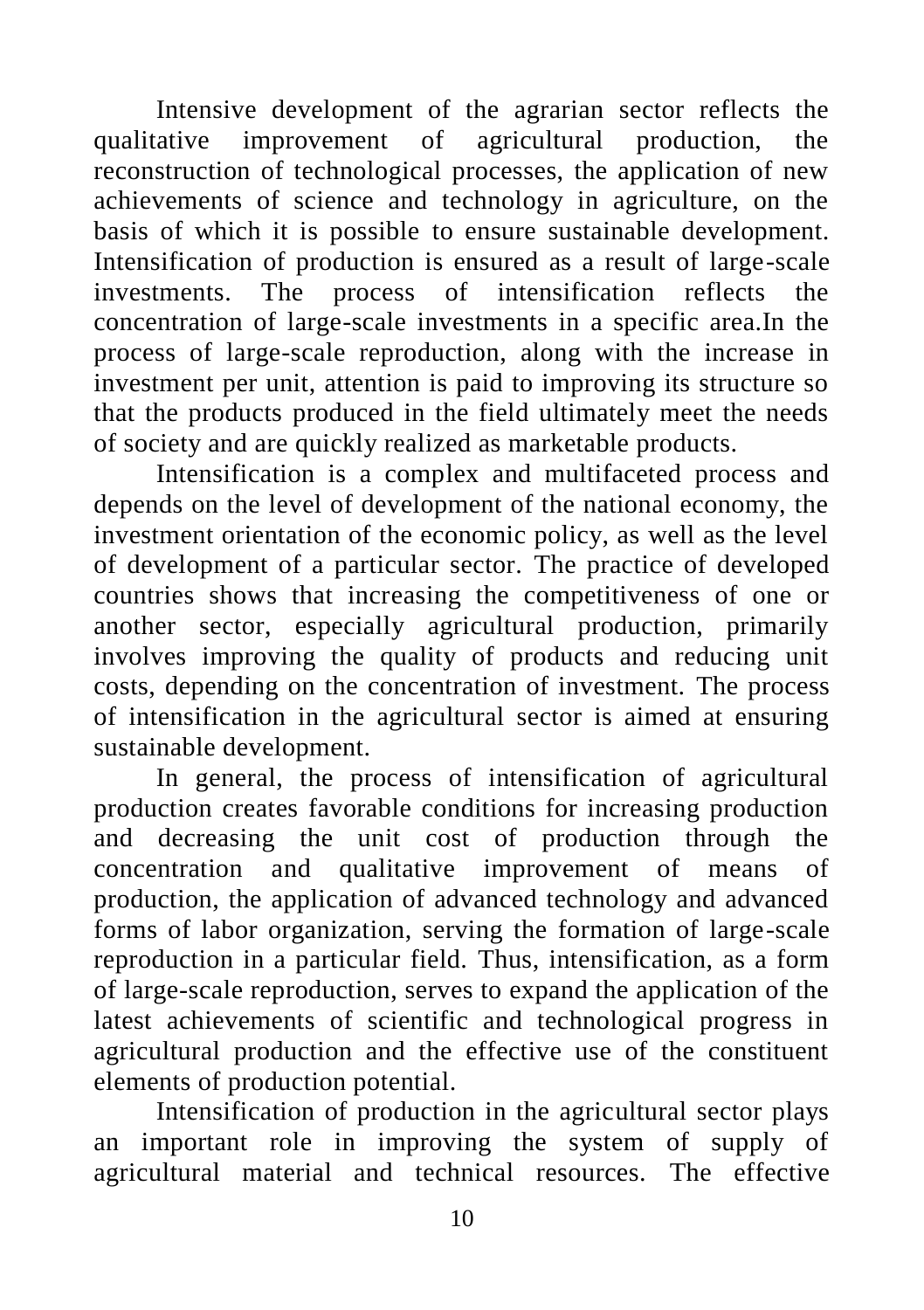development of the market of material and technical resources in the agrarian sector directly depends on the mutual integration of areas related to agriculture at the present stage.

**Chapter II of the dissertation is entitled** "**Analysis of the current state of the market of material and technical resources in the agricultural sector**". This chapter analyzes the current state of the market of material and technical resources in the agricultural sector, the factors affecting it, as well as the provision of the agricultural sector with material resources and the level of its use.

Regardless of the form of ownership and farming, logistics and maintenance is a structural unit of the agricultural sector and plays an important role in the intensification of agriculture and increasing the economic efficiency of production. Without creating the necessary material and technical base in agriculture, it is impossible to achieve labor productivity, reduce labor costs per unit of output, increase the economic efficiency of production.

When determining the direction of development of the material and technical base in agriculture, the nature of the elements that make it up must be taken into account.It is obvious that, there is a difference in the quality of lands in terms of fertility in the country, and different costs are required for material and technical resources required for production. Thus, the level of land use affects the level of use of other means of production.

The organization and intensification of production in agriculture cannot be imagined without its material and technical base. Intensification of agriculture is a form of large-scale reproduction in a specific field of production, which allows to increase production through the concentration and qualitative improvement of the means of production, the application of advanced technology and advanced forms of labor organization. Intensification as a form of large-scale reproduction is based on the achievements of scientific and technological progress, as well as the improvement of all factors of production.

From the point of view of the mentioned above, if we look at the park of the main types of agricultural machinery in the country, it becomes clear that the technical supply of the agricultural sector in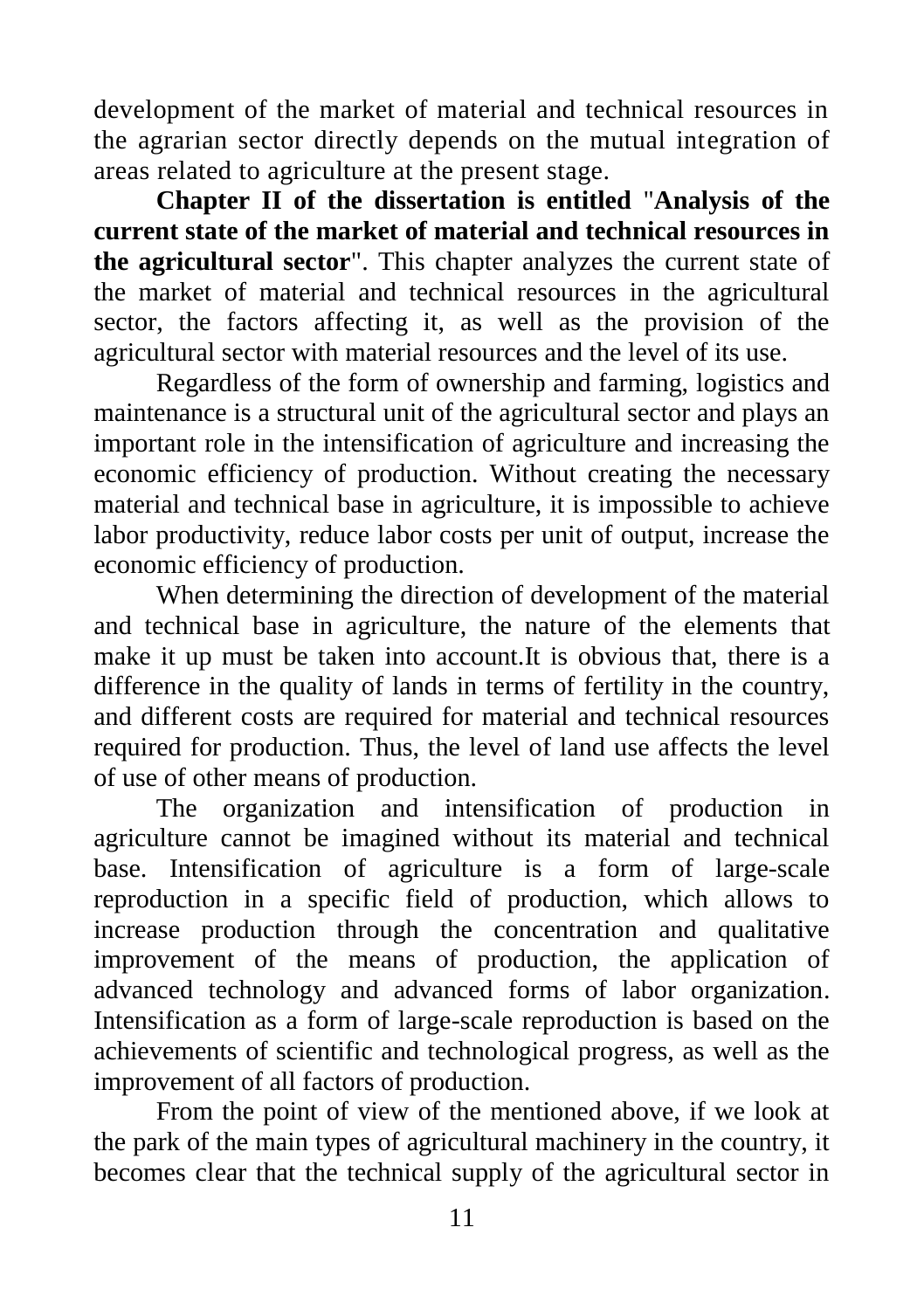2016-2020 increased from 21,236 units to 51,470 units, an increase of 2.4 times.Number of tractors, 2.05 times in 2020 compared to 2016, number of ploughs 4.5 times, number of cultivators 16.2 times, number of seeders 1.09 times, number of mowers 10.25 times, number of mineral fertilizer spreaders 6.2 times, the number of sprayers and dusters increased 9.9 times, the total number of combines increased 2.37 times (Table 1).

|                                    | Years |       |       |       |       |  |  |
|------------------------------------|-------|-------|-------|-------|-------|--|--|
| <b>Agricultural machinery</b>      | 2016  | 2017  | 2018  | 2019  | 2020  |  |  |
| Tractors                           | 17043 | 21787 | 34829 | 34936 | 34954 |  |  |
| Ploughs                            | 1002  | 1624  | 4350  | 4413  | 4519  |  |  |
| Cultivaters                        | 79    | 192   | 589   | 1094  | 1277  |  |  |
| Seeders                            | 294   | 603   | 1697  | 1797  | 3233  |  |  |
| Mowers                             | 128   | 440   | 660   | 755   | 1312  |  |  |
| Squeezers                          | 683   | 824   | 1656  | 1580  | 1512  |  |  |
| Combines:                          |       |       |       |       |       |  |  |
| - wheat harvester                  | 1285  | 1621  | 3671  | 3817  | 3642  |  |  |
| - corn harvester                   |       | 2     | 10    | 8     |       |  |  |
| - forage harvester                 | 441   | 70    | 277   | 172   | 111   |  |  |
| - potato harvester                 |       | 12    | 39    | 43    | 49    |  |  |
| - cotton harvester                 | 89    | 311   | 487   | 482   | 485   |  |  |
| beetroot harvester                 |       | 8     | 31    | 35    | 34    |  |  |
| Solid mineral fertilizer spreaders | 54    | 82    | 211   | 281   | 335   |  |  |
| Sprayers and dusters               | 130   | 194   | 849   | 961   | 1299  |  |  |

**Table 1. Types of main agricultural machinery in the Republic of Azerbaijan (unit)**

The table was compiled by the author on the basis of data from the State Statistics Committee [11, p.69].

Number of tractors, 2.05 times in 2020 compared to 2016, number of cotans 4.5 times, number of cultivators 16.2 times, number of seeders 1.09 times, number of mowers 10.25 times, number of mineral fertilizer spreaders 6.2 times, the number of sprayers and sprayers increased 9.9 times, the total number of combines increased 2.37 times (Table1).

Studies shows that according to the development programs of the agricultural sector, the indicators of agricultural technical support have also increased due to the provision of soft loans. Thus, compared to 2016, the number of tractors per 1,000 hectares in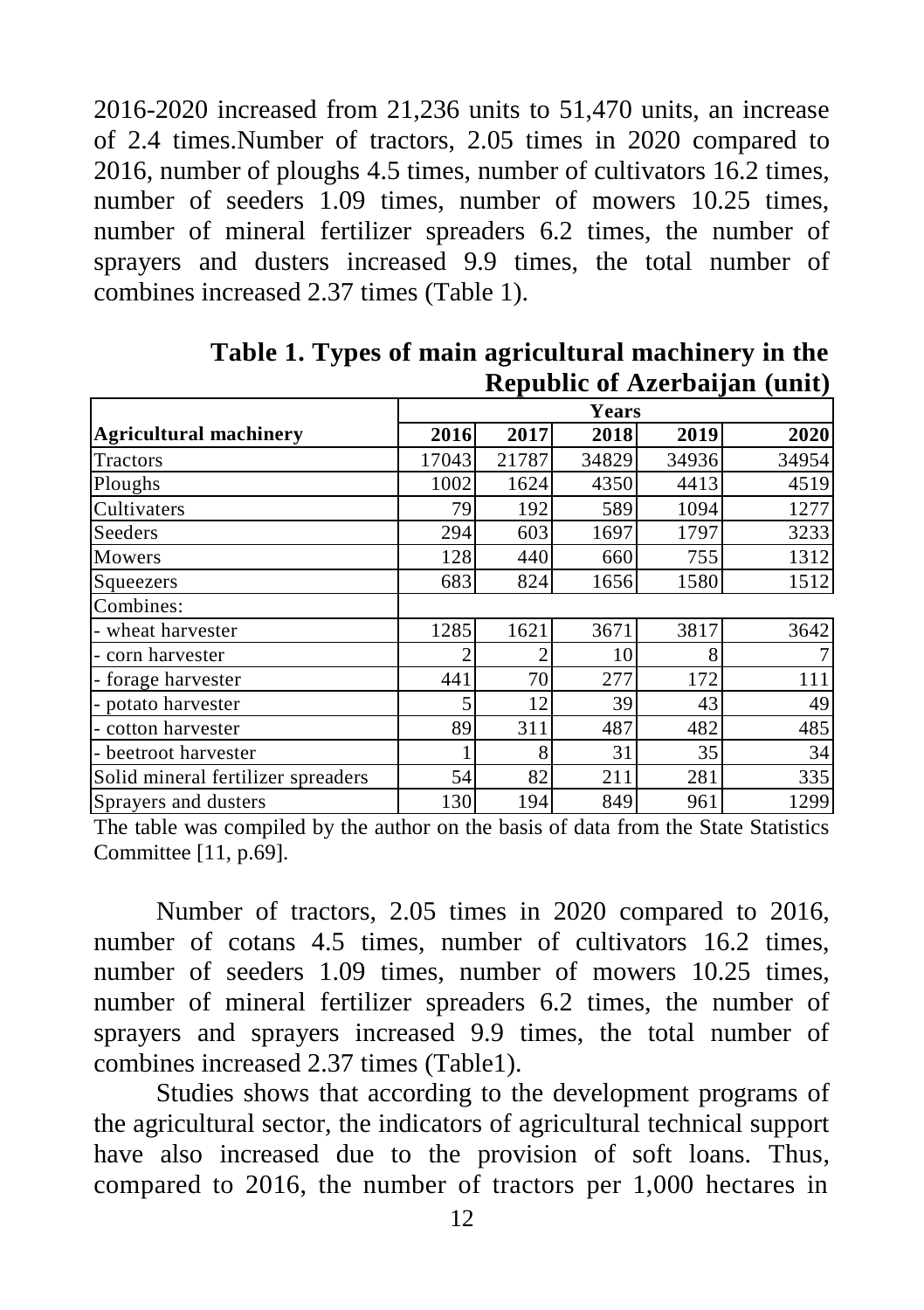2020 increased 2.02 times and, accordingly, the area under one tractor decreased by 51% to 47 hectares.In addition, there was an increase in the number of cultivators, ploughs, seeders and mowers per 100 tractors. A similar situation is observed in the number of combines per thousand hectares. Thus, this indicator increased 2.71 times for grain harvesters, 2 times for corn harvesters, 9 times for potato harvesters, 68 times for beet harvesters and 2.82 times for cotton harvesters. (Table 2).

|                                    | <b>Years</b>                                           |                |                |                |                |  |  |  |  |
|------------------------------------|--------------------------------------------------------|----------------|----------------|----------------|----------------|--|--|--|--|
| Indicators                         | 2016                                                   | 2017           | 2018           | 2019           | 2020           |  |  |  |  |
| 1000 ha planting<br>Tractor<br>per | 10,5                                                   | 13,1           | 20,0           | 20,4           | 21,3           |  |  |  |  |
| area,unit                          |                                                        |                |                |                |                |  |  |  |  |
| Planting per tractor, ha           | 96                                                     | 76             | 49             | 47             |                |  |  |  |  |
|                                    | Combine per thousand hectares of relevant crops, units |                |                |                |                |  |  |  |  |
| Grain harvesters                   | 1,4                                                    | 3,5<br>1,8     |                | 3,7<br>3,8     |                |  |  |  |  |
| Corn harvesters                    | 0,1                                                    | 0,1            | 0,3            | 0,2            |                |  |  |  |  |
| Potato harvesters                  | 0,1                                                    | 0,2            | 0,7            | 0,8            |                |  |  |  |  |
| Beet harvesters                    | 0,1                                                    | 0,6            | 3,6            | 4,8            | 6,8            |  |  |  |  |
| Cotton harvesters                  | 1,7                                                    | 2,3            | 3,7            | 4,8            | 4,8            |  |  |  |  |
|                                    | Appropriate plantings per combine, ha                  |                |                |                |                |  |  |  |  |
| Grain harvesters                   | 736                                                    | 567            | 286            | 272            | 262            |  |  |  |  |
| Corn harvesters                    | 17928                                                  | 17845          | 3175           | 4105           | 4812           |  |  |  |  |
| Potato harvesters                  | 12558                                                  | 4898           | 1521<br>1324   |                | 1163           |  |  |  |  |
| Beet harvesters                    | 7061                                                   | 1740           | 276            | 210            | 146            |  |  |  |  |
| Cotton harvesters                  | 577                                                    | 439            | 272            | 208            | 207            |  |  |  |  |
|                                    | per 100 tractors, unit                                 |                |                |                |                |  |  |  |  |
| Ploughs                            | 6                                                      | 8              | 12             | 13             | 13             |  |  |  |  |
| Cultivators                        | 0,5                                                    |                | $\overline{2}$ |                | 4              |  |  |  |  |
| Seeders                            | $\overline{2}$                                         | 3              | 5              | 5              | 9              |  |  |  |  |
| Mowers                             | 1                                                      | $\overline{c}$ | $\overline{c}$ | $\overline{c}$ | $\overline{4}$ |  |  |  |  |

**Table 2. Provision of agriculture with machinery in the Republic of Azerbaijan**

The table was compiled by the author on the basis of data from the State Statistics Committee [11, p.70].

However, the modernization of the agricultural sector and the automation of processes are among the priorities of the agrarian policy of our country.

In recent years, attention has been paid to the sale of agricultural machinery on preferential terms in agriculture. However, the analysis shows that the preferential sales of most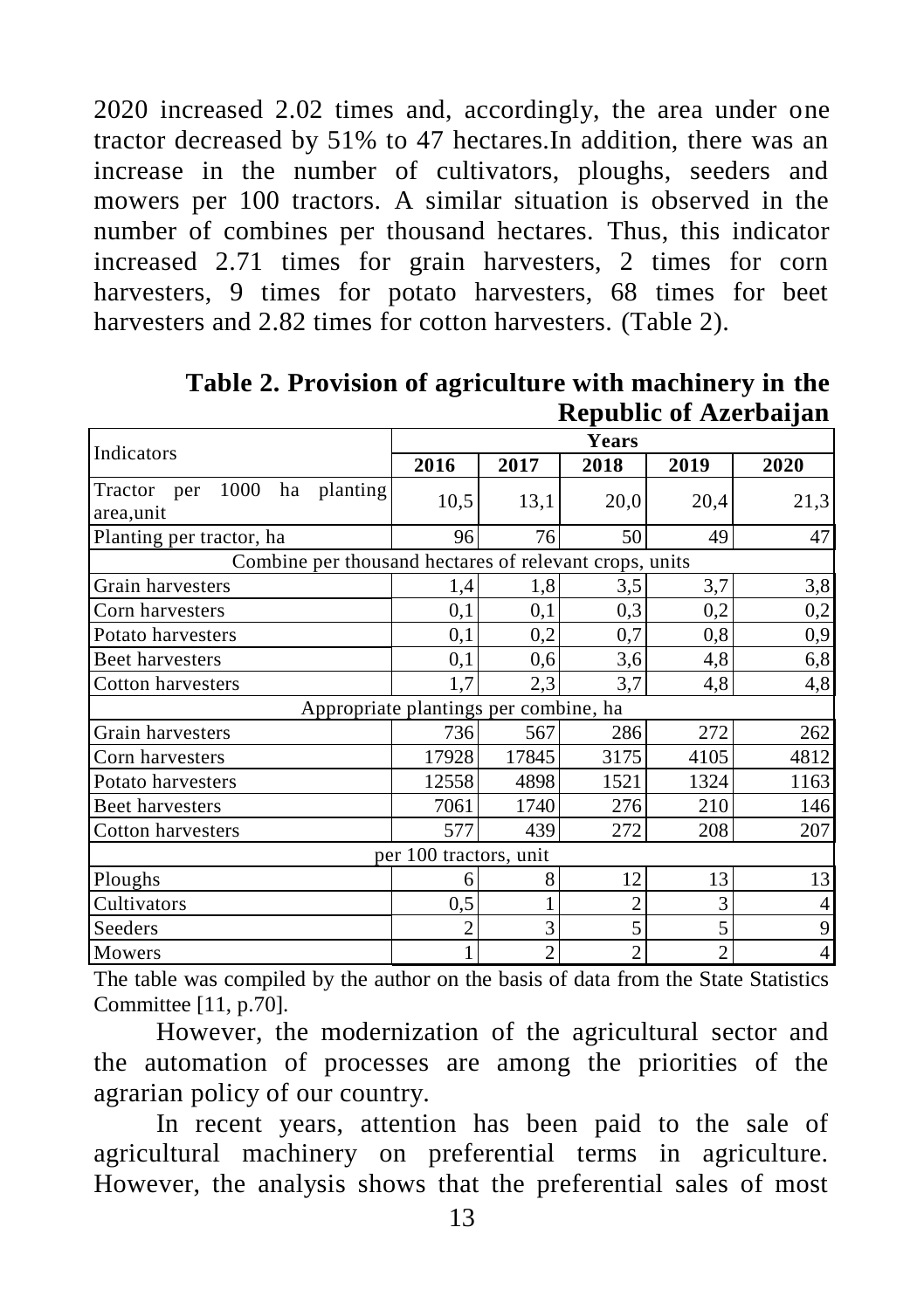agricultural machinery have a downward trend for 2016- 2020.Thus, compared to 2016, sales of tractors in 2020 decreased by 77.9% to 266 units.

| Name of machinery and                                   | state to agriculturar proudells on preferential terms, anno<br>Years |                |       |                |      |
|---------------------------------------------------------|----------------------------------------------------------------------|----------------|-------|----------------|------|
| equipment                                               | 2016                                                                 | 2017           | 2018  | 2019           | 2020 |
| Tractors                                                | 1204                                                                 | 1645           | 1346  | 662            | 266  |
| Ploughs                                                 | 670                                                                  | 838            | 692   | 197            | 134  |
| Cultivators                                             | 140                                                                  | 751            | 259   | 188            | 54   |
| Sowing aggregates                                       | 565                                                                  | 961            | 652   | 180            | 147  |
| Mowers                                                  | 8                                                                    | 95             | 89    | 64             | 10   |
| Grass pressing machine                                  | 24                                                                   | 34             | 60    | 21             | 34   |
| Cotton harvesters                                       | 94                                                                   | 179            | 101   | 45             | 12   |
| Wheat combine harvester                                 | 126                                                                  | $\mathfrak{D}$ | 118   | 225            | 54   |
| Fertilizer spreader                                     | 187                                                                  | 92             | 65    | 64             | 6    |
| Sprayinganddustingmachines                              | 231                                                                  | 394            | 212   | 77             | 88   |
| Softeners                                               |                                                                      |                | 21    | $\mathfrak{D}$ | 133  |
| Graincleaners                                           | 15                                                                   | 33             | 30    | 28             | 12   |
| Harrow                                                  | 226                                                                  | 343            | 219   | 80             | 131  |
| Grassrakes                                              | 51                                                                   | 29             | 32    | 29             | 9    |
| Bull milling cutters                                    | 23                                                                   | 31             | 25    | 13             | 71   |
| Tractortrailers                                         | 292                                                                  | 1370           | 588   | 180            | 115  |
| Lawn mowing combine                                     | 14                                                                   | 12             | 27    | 20             | 14   |
| agricultural machinery<br>Other<br>and<br>equipment     | 216                                                                  | 1066           | 626   | 260            | 479  |
| Cost of machinery sold and delivered,<br>million manats | 138,7                                                                | 269,4          | 197,9 | 130,6          | 52,3 |

**Table 3. Sale of agricultural machinery and equipment by the state to agricultural producers on preferential terms, unit**

The table was compiled by the author on the basis of data from the State Statistics Committee [11, p.71].

During the mentioned period, there was a 80% decrease in the sale of ploughs, 61.4% of the number of cultivators, 73.9% of the number of sowing units, 87.2% of the number of cotton harvesters, 96.8% of the number of fertilizer spreaders, 82.4% of the number of grass rakes, 60.6% in the number of tractor trailers. The meanwhile, the total cost of machinery and equipment sold in 2020 decreased by 62.3% compared to 2016 and calculatedfor 52.3 million manats. In addition, it should be noted that in 2016- 2020, the highest sales of most agricultural machinery and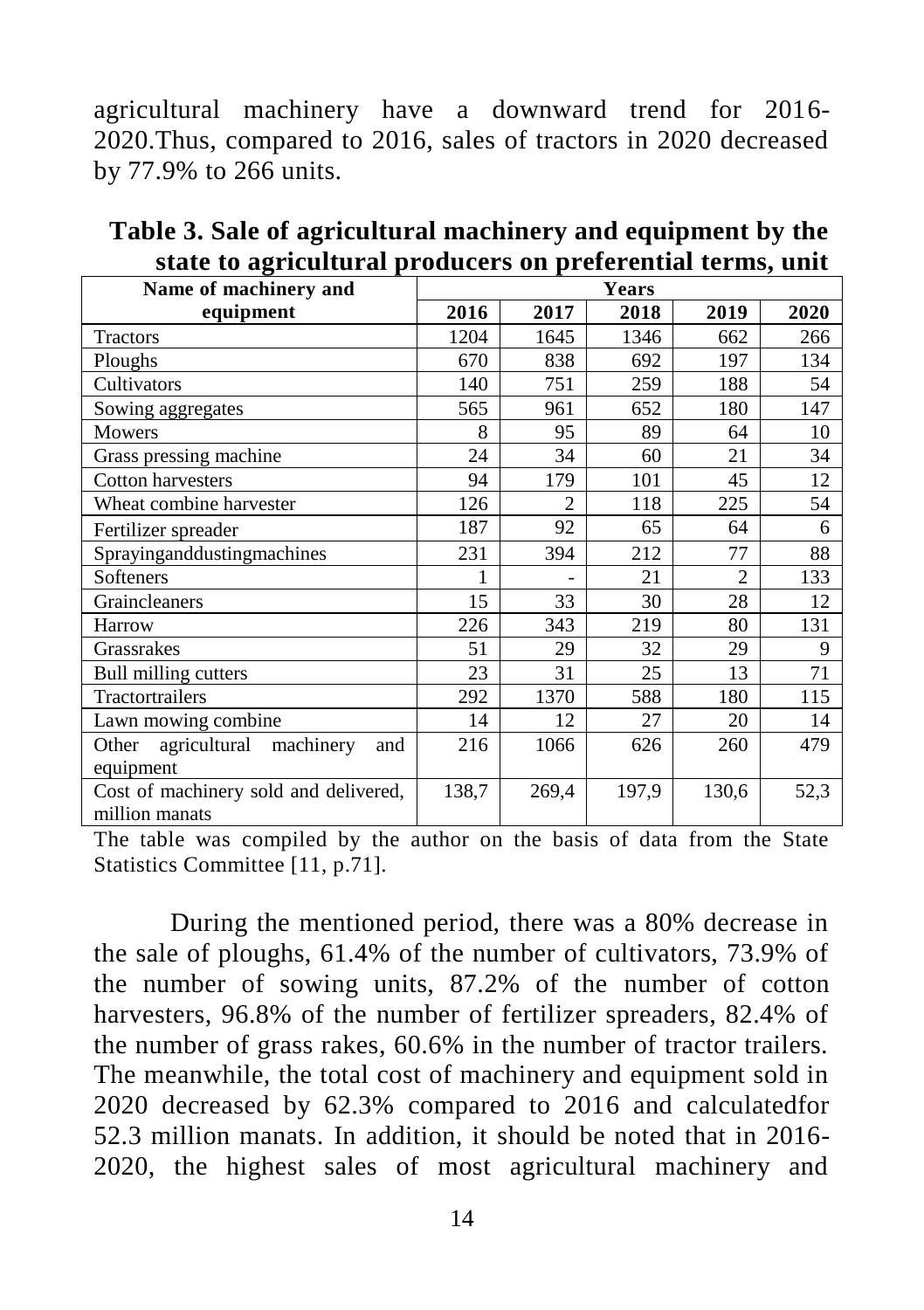equipment were observed in 2017. So, starting from 2017, preferential sales have tended to decline. In addition to the general downward trend, it should be highlighted that in 2017, preferential sales of tractors 36.63%, sales of ploughs 25.07%, sales of cultivators 5.36 times, sales of sowing aggregates 70.08%, sales of cotton harvesters 90.4%, sales of spraying and dusting machines 70.6%, sales of other agricultural machinery and equipment increased by 4.9 times. The cost of machines and equipment sold, increased by 94.2% in 2017 and accounted for 269.4 million manats (Table 3).

According to researches, the development of the material and technical resources market is closely linked with the intensification of agriculture, the transition of technological processes to industrial methods, the complex mechanization and automation of operations in various fields. Therefore, there is a need to take the necessary measures in this area.

|                                                     | Years |       |       |       |       |                                   |          |               |  |
|-----------------------------------------------------|-------|-------|-------|-------|-------|-----------------------------------|----------|---------------|--|
| <b>Type of fertilizers</b>                          | 2016  | 2017  | 2018  | 2019  |       | 2020 Change<br>compared<br>$in\%$ | in<br>to | 2020<br>2016, |  |
| fertilizer, 166,9<br>Total<br>mineral<br>including: |       | 180,6 | 286,7 | 335.5 | 350.5 |                                   |          | 2,1 times     |  |
| Nitrogenous                                         | 96,2  | 120.6 | 194.9 | 148,7 | 212.4 |                                   |          | 2,2 times     |  |
| Phosphated                                          | 0.1   | 0,01  | 0.02  | 0.50  |       |                                   |          |               |  |
| Potassium                                           | 8.0   | 8,1   | 8,1   | 9.2   | 7.7   |                                   |          | 96.3          |  |
| Other                                               | 62.6  | 51,9  | 83,7  | 177.1 | 130.4 |                                   |          | 2.1 times     |  |

**Table 4. Import dynamics of various types of mineral fertilizers, thousand tons**

The table was compiled by the author on the basis of data from the State Statistics Committee [11, p.72].

Imports play a significant role in providing the agricultural sector with material and technical resources. Studies show that in 2016-2020, the import of mineral fertilizers has a positive dynamics, increasing from 166.9 thousand tons to 350.5 thousand tons. Thus, the import of nitrogen fertilizers increased by 2.2 times during the reporting period, the import of other types of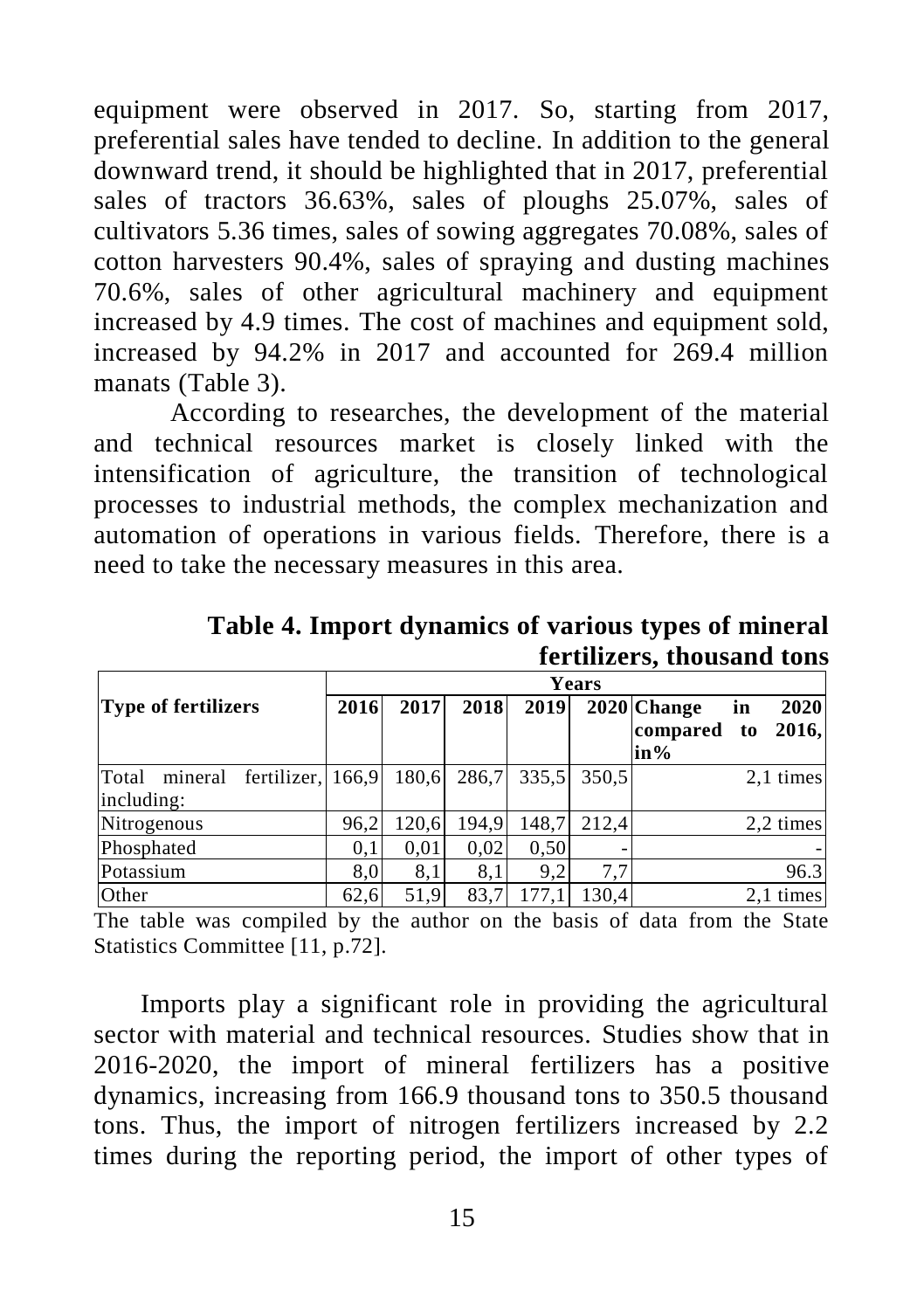fertilizers increased by 2.08 times, the import of potassium fertilizers decreased by 3.75%. (Table 4).

The increase in imports of mineral fertilizers is also due to the increase in sown areas of agricultural crops in our country in 2016-2020. Thus, the sown area in 2016 was 1628.3 thousand hectares, in 2017 - 1665.7 thousand hectares, in 2018 - 1738.0 thousand hectares, in 2019 - 1717.1 thousand hectares, in 2020 – 1630,9 thousand hectares. According to the analysis of the dynamics of the application of mineral fertilizers to agricultural crops in 2016-2020, it can be noted that the use of fertilizers in agricultural crops has an increasing trend.In addition, the specific weight of the fertilized area in the total sown area also has an increasing dynamics.

|                                                                        | Years |                         |     |     |                |                                                               |  |
|------------------------------------------------------------------------|-------|-------------------------|-----|-----|----------------|---------------------------------------------------------------|--|
| <b>Indicators</b>                                                      |       | 2017<br>2016            |     |     | 2018 2019 2020 | <b>Dynamics of change</b><br>in 2020 compared<br>to 2016, $%$ |  |
| Total thousand tons                                                    | 80,7  | 118,7 141,3 159,3 151,6 |     |     |                | 189                                                           |  |
| Per sowing ha, kg.<br>from it:                                         | 44    | 63                      | 72  | 82  | 81             | 184                                                           |  |
| Wheat                                                                  | 51    | 62                      | 86  | 89  | 88             | 172                                                           |  |
| Cotton                                                                 | 101   | 144                     | 84  | 127 | 131            | 129                                                           |  |
| Tobacco                                                                | 120   | 114                     | 141 | 131 | 137            | 114                                                           |  |
| Potato                                                                 | 34    | 41                      | 81  | 81  | 87             | 2.6 times                                                     |  |
| Vegetables and melons                                                  | 53    | 62                      | 91  | 96  | 98             | 184                                                           |  |
| Forage crops                                                           | 14    | 18                      | 35  | 26  | 29             | 2.07 times                                                    |  |
| Orchards                                                               | 43    | 52                      | 63  | 64  | 73             | 169                                                           |  |
| Vineyards                                                              | 43    | 60                      | 40  | 51  | 54             | 125                                                           |  |
| The specific weight of the<br>fertilized area in the total<br>sowing,% | 70    | 72                      | 84  | 80  | 79             | 112                                                           |  |

**Table 5. Provision of mineral fertilizers to crops in agriculture, at the expense of 100% nutrients**

The table was compiled by the author on the basis of data from the State Statistics Committee [11, p.72].

Thus, compared to the base year, this dynamic is characterized by an increase of 2.86% in 2017, 16.7% in 2018, 4.76% in 2019 and 1.25% in 2020.In general, compared to 2016,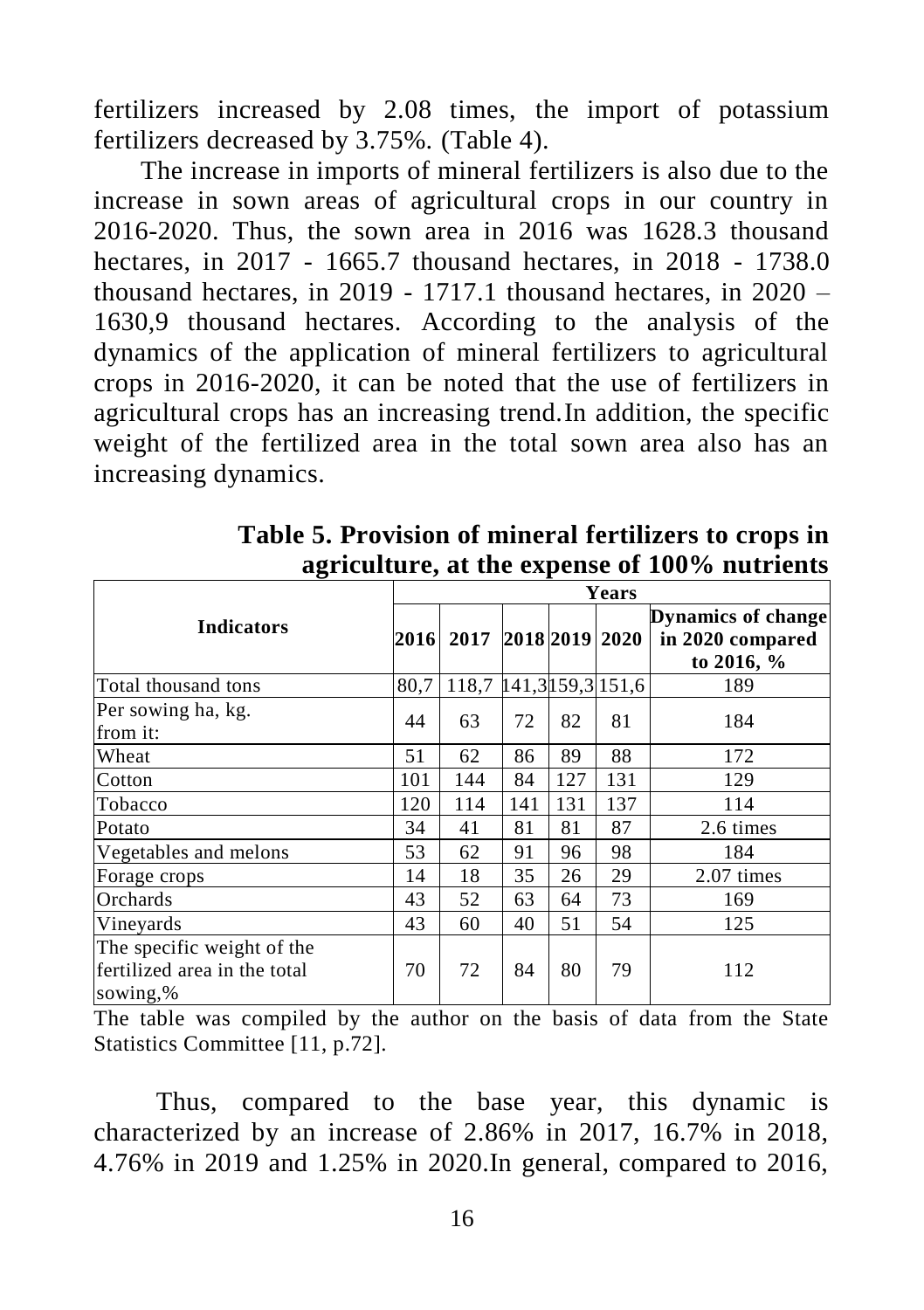the share of fertilized areas in the total sowing in 2020 increased by 12% (Table 5).

The increase in the use of fertilizers is also characterized by an increase in demand for products in agricultural markets. The increase in fertilizer yields means the normal financial situation of agricultural entities, including access to credit, as well as the effective implementation of the state subsidy mechanism. The growth dynamics of fertilizer yields results in an increase in agricultural productivity, an increase in product quality and, accordingly, an increase in production and export potential. The low level of use of mineral fertilizers leads to underutilization of the genetic potential of agricultural products, as well as low soil fertility.

Thus, the above indicates that the improved nature of the development of the material and technical resources market is reflected in the sustainable development of the agricultural sector as a whole, ensuring the satisfaction of the needs of agricultural entities in material and technical resources.

**Chapter III, entitled** "**Development trends of the market of material and technical resources in the agricultural sector**" defines the directions of improving the market of material and technical resources in the agricultural sector, the role of the state in regulating the market of material and technical resources and opportunities for agroleasing services.

Agriculture not only meets the needs of the population for food products, but also meets the raw material needs of many processing industries. Fulfillment of these strategically important tasks, first of all, creates reliable employment in the national economy, increasing the income of the population, as well as ensures the food independence of the state. From this point of view, the development of the agrarian sector directly depends on strengthening its material and technical base, increasing the level of mechanization of production, meeting the demand for material and technical resources with agricultural producers. Studiesindicates that there are certain problems in this area. One of the existing problems in meeting the needs of the agricultural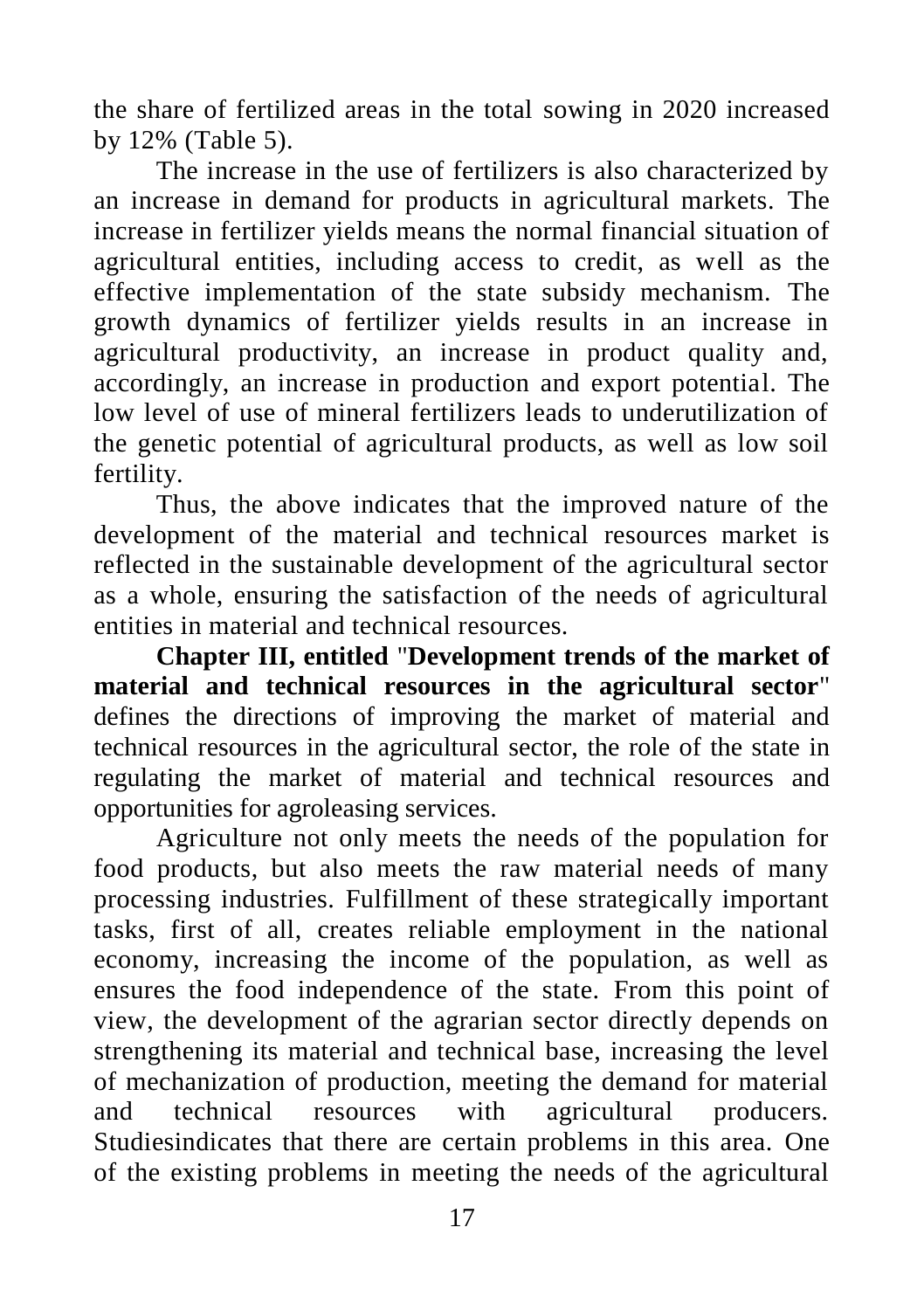sector for material and technical resources is the extremely low volume of land at the disposal of private enterprises. This does not allow agricultural producers to effectively use high-yielding equipment imported from abroad. The meanwhile, the profitability of business entities operating in the agricultural sector depends on the timely and optimal implementation of agro-technical measures in agriculture, timely and lossless harvesting of products, their delivery to consumers. Although the growing demand for material and technical resources of private enterprises regardless of the form of ownership, the failure to meet this demand due to lack of funding has created great difficulties in providing technical services to agricultural producers.

In general, in order to solve such problems, it is necessary to create service markets in the country and to form cooperatives, wholesale fairs, to organize exchanges, to provide local economic entities with consulting services on equipment usage parameters and prices. In addition, taking the specialization of the regions of the country into account the establishment of wholesale and retail stores that organize the sale of spare parts for agricultural machinery can also help to eliminate the problem. The solution of the above-mentioned problems can provide practical assistance in the effective organization of transport services in agriculture of the republics undergoing the process of transformation.

It is obvious that, one of the most important conditions for the effective use of equipment is to provide them with the necessary backup. In this regard, it should be noted that due to technical malfunctions, especially during seasonal agricultural work related to harvesting, sowing and planting, agricultural machinery is often forced to stand idle, which has a negative impact on a wide range of activities of agricultural producers and the process of large-scale reproduction in agriculture as a whole. To prevent this downtime, the required spare parts must be procured in a timely manner to ensure uninterrupted and efficient use of agricultural machinery.

According to the practice of developed countries, one of the main directions in ensuring the sustainable development of the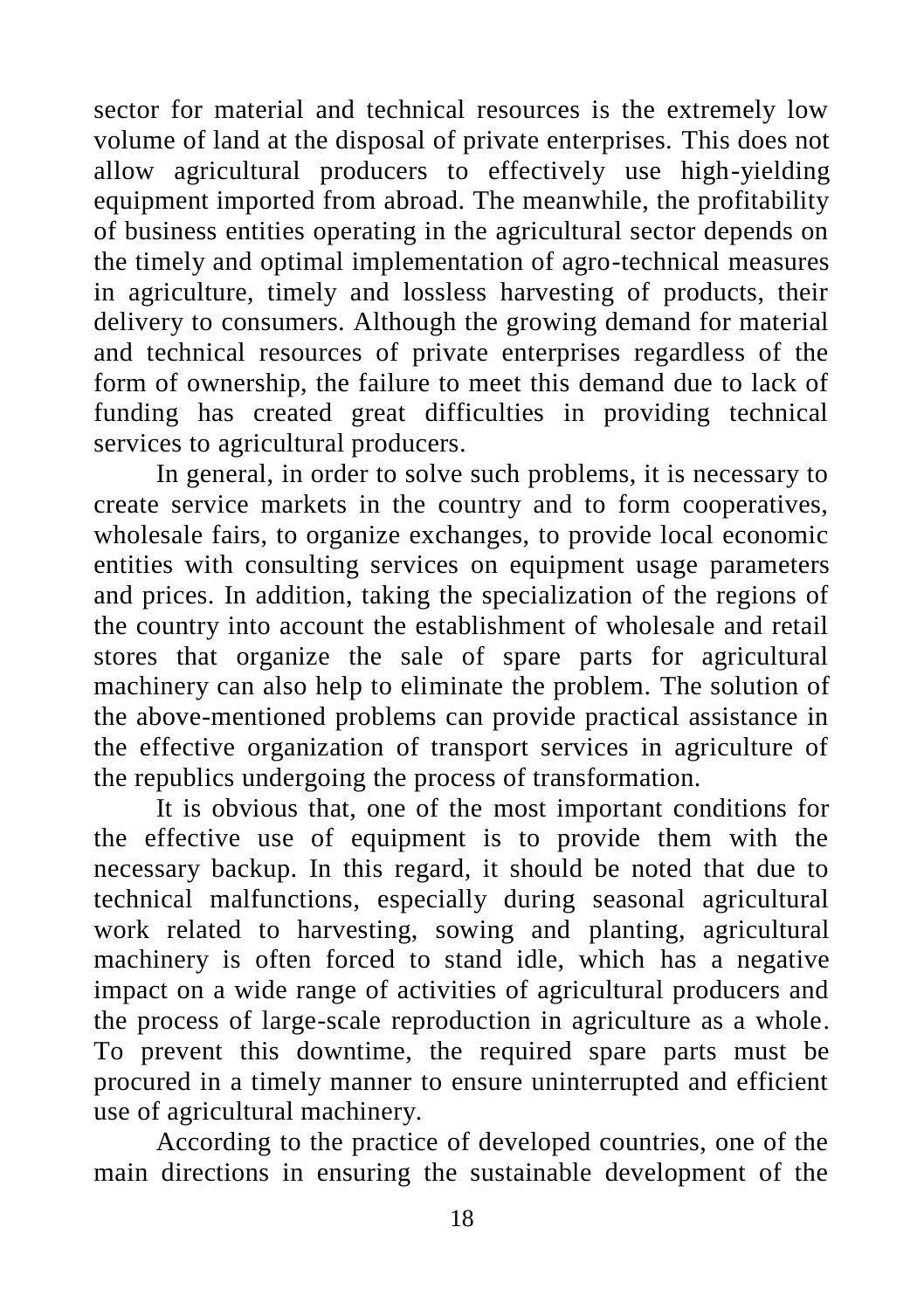agricultural sector is to maintain the interaction and integration of the transport system with other services. It should be highlighted that the lack of agricultural machinery, including vehicles creates problems in the organization of maintenance of various types of transport, which exist in retail, both in households with the status of individuals, and in legal entities, negatively affects the economic efficiency of production. A system of mutually beneficial relations that meets the requirements of a market economy should be established in order to ensure the efficient use of transport services. In our opinion, the establishment of such mutual relations and their organizational strategies in each region and village of the country and having the proper cost level of these services for agricultural producers will also contribute to the development of entrepreneurship and strengthening the material and technical base in agriculture.

The study shows that many technical, technological, socioeconomic and other measures taken in our country for the development of the agricultural sector should allow to achieve higher results. In this regard, the development of the market production also plays a significant role. The establishment and functioning of the market production requires the development of complex measures and the improvement of the management structure. The system of complex measures for the development of the market production should focus on two main issues: on the one hand, the creation of favorable conditions for free exchange with commodity producers, on the other hand, the provision of national goals. From this point of view, the application of the following methods of realization of production and technical products in the sphere of turnover of means of production confirms expediency:

- placement of production and distribution of products in accordance with state orders;
- partially centralized distribution of missing goods with the help of intermediaries and wholesalers;
- sale of products through wholesale trade, etc..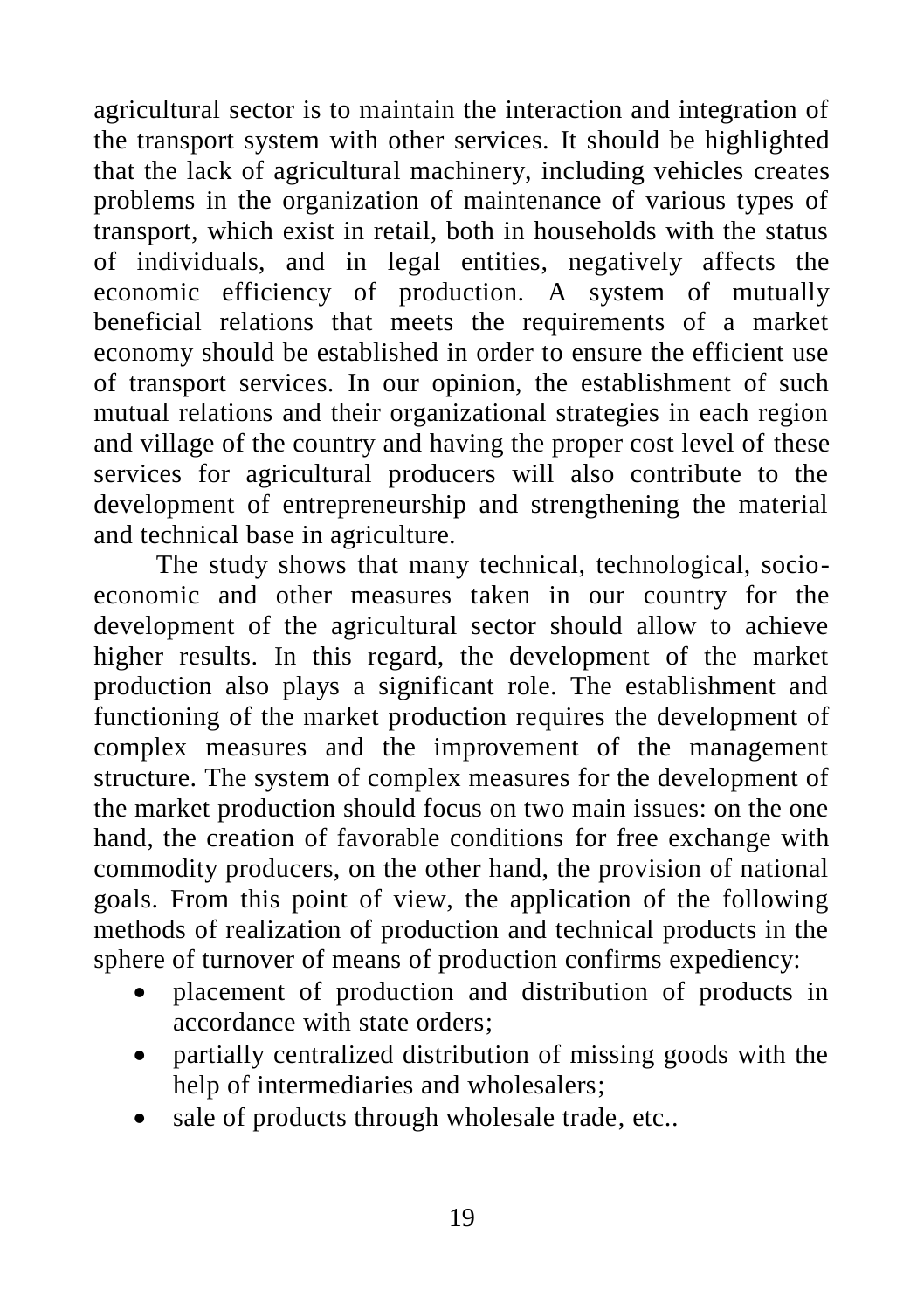In the new economic conditions, the organization, management and improvement of production and technical services arise from an objective necessity.

The experience of developed countries shows that the development of a market economy system depends on the operation of market infrastructure, meeting the needs of businesses in the country for material and technical resources through leasing services. The essence of this advanced method of service is that the enterprise engaged in leasing activities buys and leases the material and technical resources of agricultural producers by order. Leasing is the most important form of market infrastructure and is characterized as the most reliable and efficient means of investing in the acquisition of equipment, machinery and mechanisms. Leasing plays an important role in meeting the needs of commodity producers in material and technical resources in developed countries. Therefore, it is important to pay special attention to these issues.

## **CONCLUSION**

The market of material and technical resources includes the purchase and sale of means of production and economic resources. As subjects of the market of material and technical resources, producers, households and farms act as buyers of means of production. Companies and the state also participate to some extent in the market of material and technical resources. The formation of this market is the same as the formation of the consumer market. However, here the demand of firms for resources depends on the demand for final products and services, and in fact arises from this, therefore, the demand of firms for material and technical resources is accepted as a derivative demand.

The market of material and technical resources is important in the development of market relations in the agricultural sector. The role of the market of material and technical resources in the development of market relations in the agricultural sector is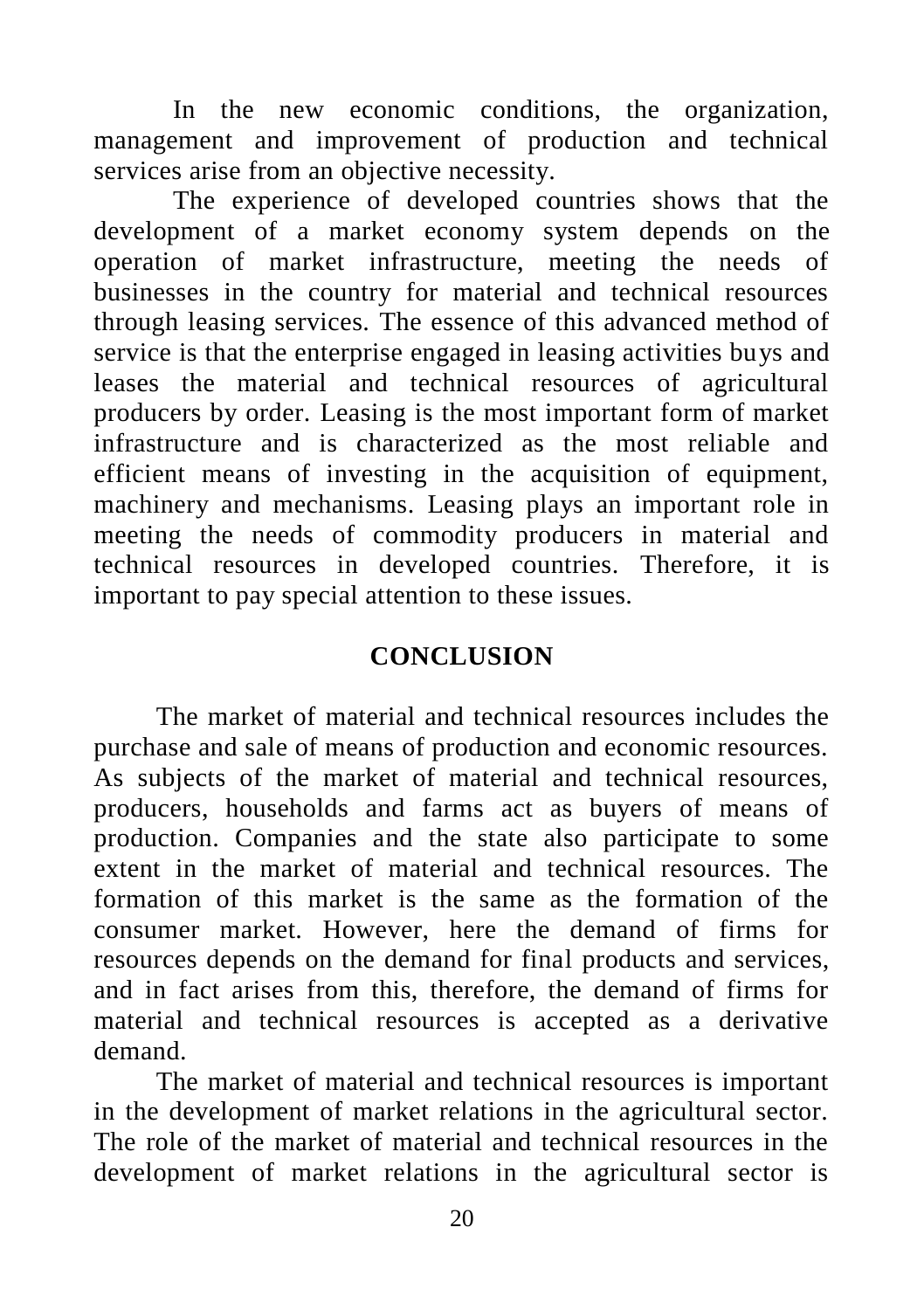directly related to its widespread reproduction. Physical deterioration of resources leads to a decline in productivity in agriculture. This, in turn, has an impact on the economic efficiency of production.

Research shows that in the structure of expenditures on agricultural products, the cost of material and technical resources has a significant share. The physical depreciation of resources leads to crop losses and, ultimately, to the loss of economic activity.

The market of material and technical resources also performs service functions in terms of the development of the agricultural sector. Therefore, the provision of material and technical resources in the agricultural sector can be characterized as an integral part of a wide range of service infrastructure.

The market of material and technical resources is important for the formation and development of market relations in the agricultural sector, as well as other types of market diversity financial market, investment market and so on.

1. The market of material and technical resources plays a very important role in the development of a market economy in the agricultural sector. The market of material and technical resources reflects the economic relations based on fierce competition between the institutions that produce or offer material and technical resources and their producers. The market of material and technical resources is not only an institution that carries out the process of purchase and sale. The market of material and technical resources is aimed at the formation of large-scale reproduction in the economy as a whole, serving to meet the demand for technical means of this and other economic entities, regardless of ownership.

2. It can be concluded from the research that the formation of the market of material and technical resources is the main direction of meeting the needs of the agricultural sector in technology in the conditions of new production relations. The formation of the market of material and technical resources in the agricultural sector at the expense of enterprises producing local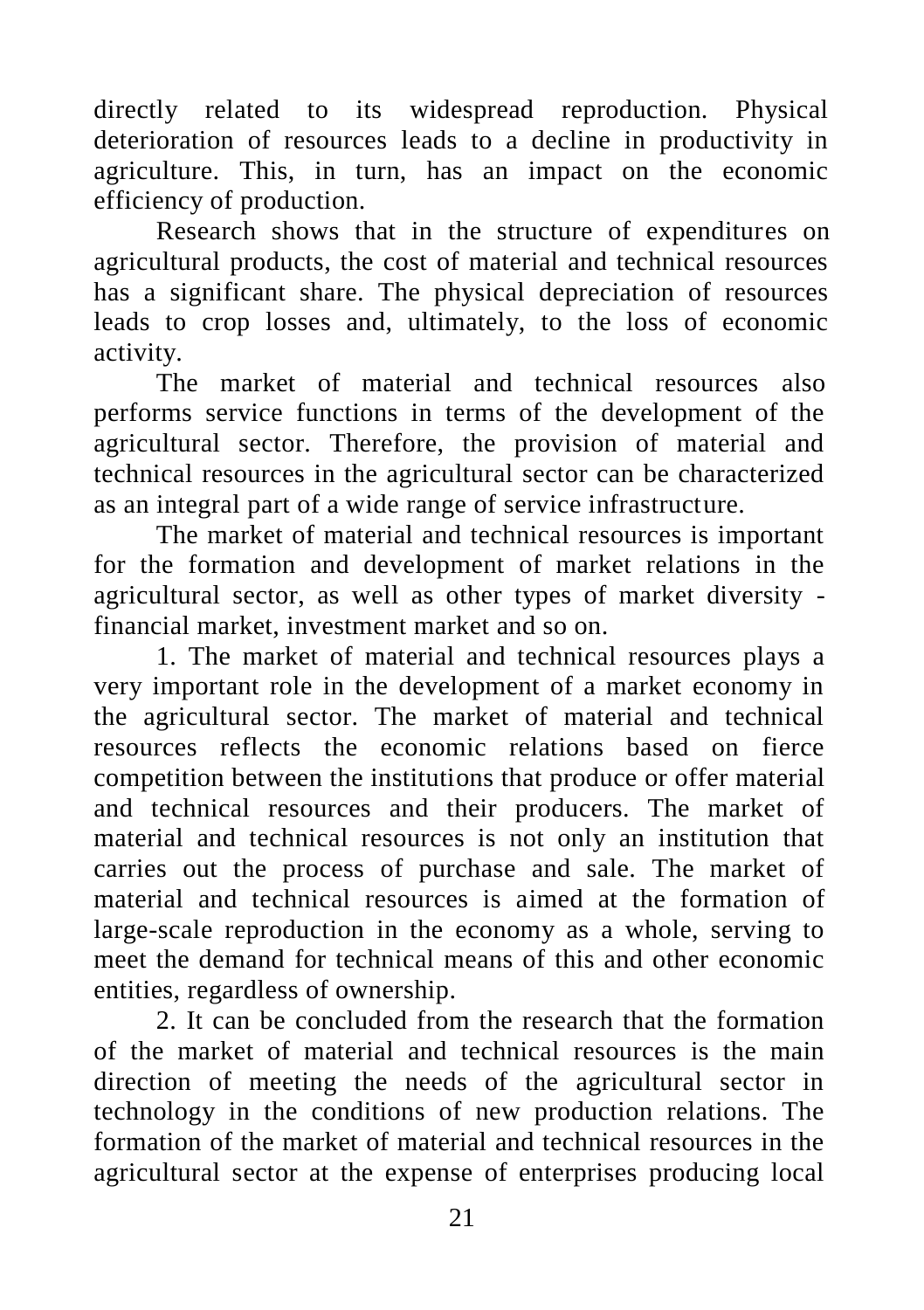agricultural machinery will cover a long period. Therefore, it is possible to organize the work in the sphere of means of production in accordance with the requirements of market relations, as well as to carry out this process in stages at the expense of the necessary state support and regulatory mechanisms. At the same time, the legal basis for the interaction of production and supply entities operating in the conditions of market relations must be formed, and the necessary organizational structure must be achieved for the realization of the market mechanism of the economy. The establishment of such infrastructure in the liberated territories should be considered. Preference should be given to the establishment of special financing funds for the organization of agrarian market infrastructure.

3. As a result of the agrarian reforms, new private enterprises have been established on the basis of privatization of land and property at the disposal of former agricultural enterprises. Naturally, according to the laws of market relations, the funds required for the logistics and maintenance of these private farms must be made at the expense of their own funds. Therefore, the import of technical resources from abroad to the republic through private institutions is becoming an objective necessity. For this purpose, a legal framework is created for entrepreneurs to import technical resources from abroad, and the issue of providing them with loans from the state is considered one of the main priorities of agrarian policy. The practice of providing soft loans at low interest rates or continuous loans is being tested. All this has a significant impact on the formation of the market of material and technical resources in the agricultural sector.

4. Establishment of new agricultural machine-building enterprises by attracting foreign investments to form a market of material and technical resources in the agrarian sector, transformation of some existing industrial machine-building enterprises into agricultural machine-building enterprises and various types of machinery and equipment used in agriculture, the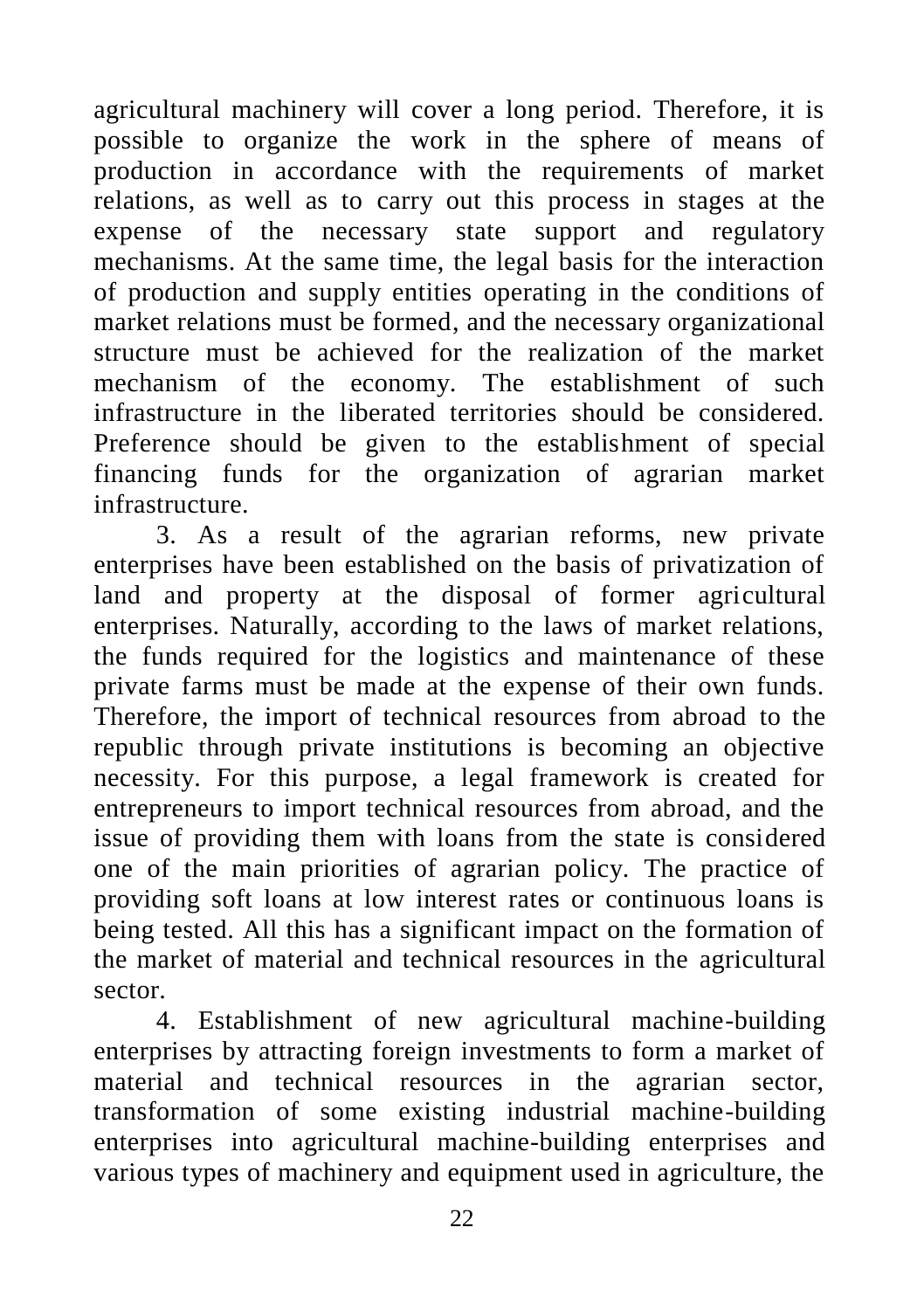production of parts and assemblies should be given priority. We think that this issue should be taken into account in the liberated territories.

5. It should be noted that in the independent Republic of Azerbaijan, as a result of measures taken to transform the economic system, other market modifications have begun to take shape in the economy, but the market for material and technical resources is not yet perfect. Thus, the market of efficient and flexible material and technical resources in the agricultural sector has not been formed. One of the objective reasons for the formation of the market of material and technical resources in the agricultural sector of the Republic of Azerbaijan is the nonoperation of enterprises producing agricultural machinery, equipment and spare parts. This ultimately precludes the possibility of a technical supply on the market at the expense of local production. Meeting the demand for material and technical resources of local producers at the expense of domestic resource supply leads to the expansion of import channels. This ultimately leads to both a lack of technical resources and the failure to meet the needs of local producers due to the high cost of equipment.

6. Assistance in the formation of the market of material and technical resources in the agricultural sector can be carried out in two directions. The first is the establishment of enterprises producing agricultural machinery and material resources in the country, and the second is the state subsidizing the level of prices for imported machinery and material resources. It should be noted that both directions of assistance in the formation of the market of material and technical resources in the agricultural sector have been implemented by the state.

Enterprises producing the means of production for agriculture of the republic can meet a certain part of the existing demand. This is possible only if the enterprises of the machinebuilding complex of the republic are equipped with special equipment and advanced technologies to ensure the production of quality products. Demand for the released products depends on its high quality and long service life. Provision of machine-building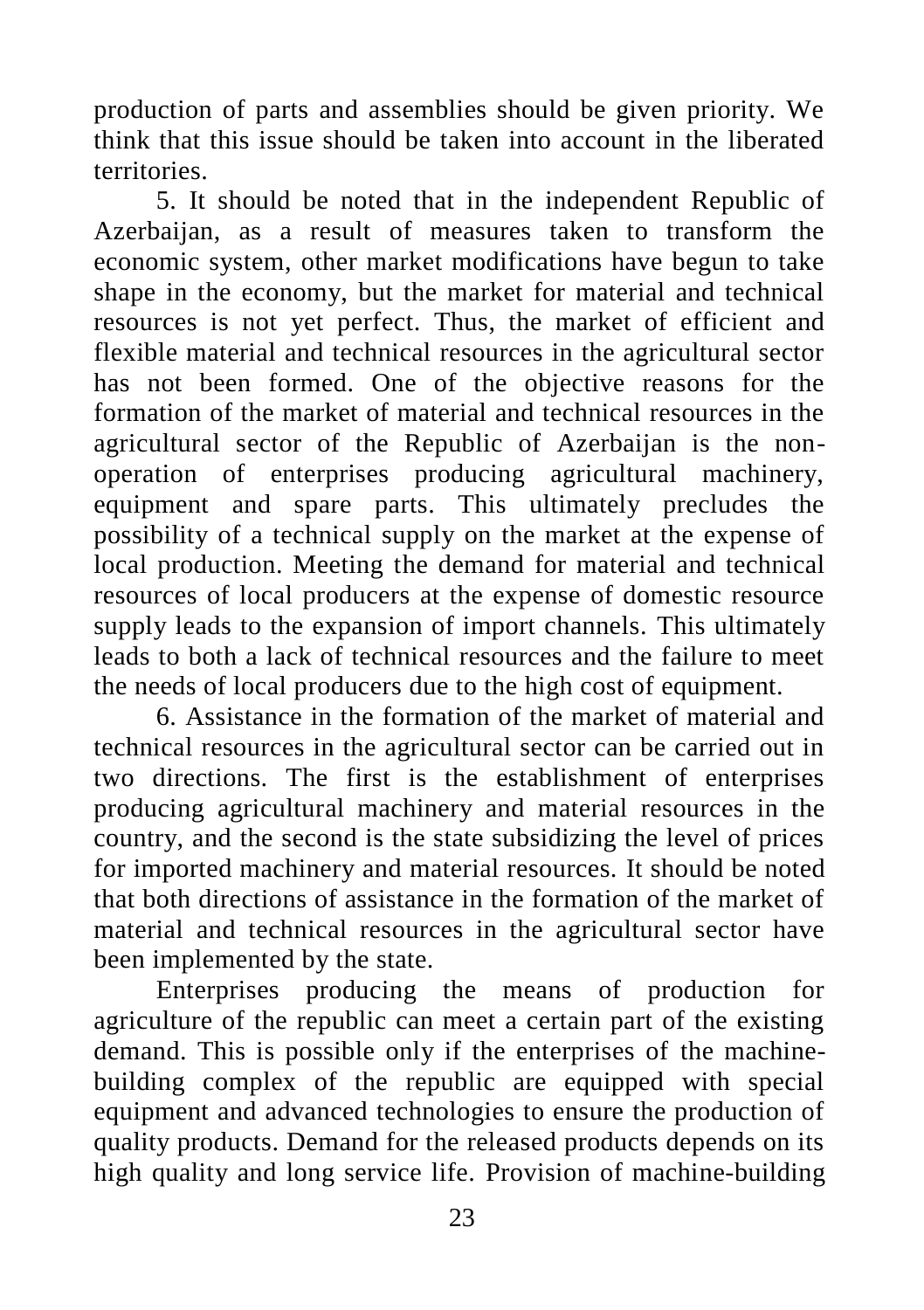enterprises of the republic with advanced technologies should be considered as the main prerequisite for the formation of supply in the market of material and technical resources at the expense of local production. To do this, the agricultural machinery produced must meet international standards and be able to compete in the world market. One of the important issues is to improve the design and research work in machine-building enterprises in order to increase the competitiveness of agricultural machinery to be produced. For this, first of all, it is important to increase the professional skills of engineering and technical personnel.

7. In order to assist agricultural producers in meeting their technical needs, the following measures may be considered necessary:

• creation of the necessary material and technical base in the regions for the production of technical means for agriculture, the technical level and indicators of which meet international  $standards$ ;

• development of the necessary material and technical base for the production of material and technical resources for the agrarian sector, first of all, to adapt the capacity of existing plants and enterprises to the needs of the agricultural engineering industry;

• establishment of scientific-research, design-technological enterprises and their experimental bases in the field of agricultural engineering, training of skilled workers along with engineers and technicians;

• establishment of mutually beneficial relations with the relevant industrial enterprises of the republic and other foreign countries;

• development and implementation of comprehensive measures and targeted State Program for the access of manufactured agricultural machinery and other means of production to the world market;

• organization of joint production with machine-building enterprises of foreign countries..

24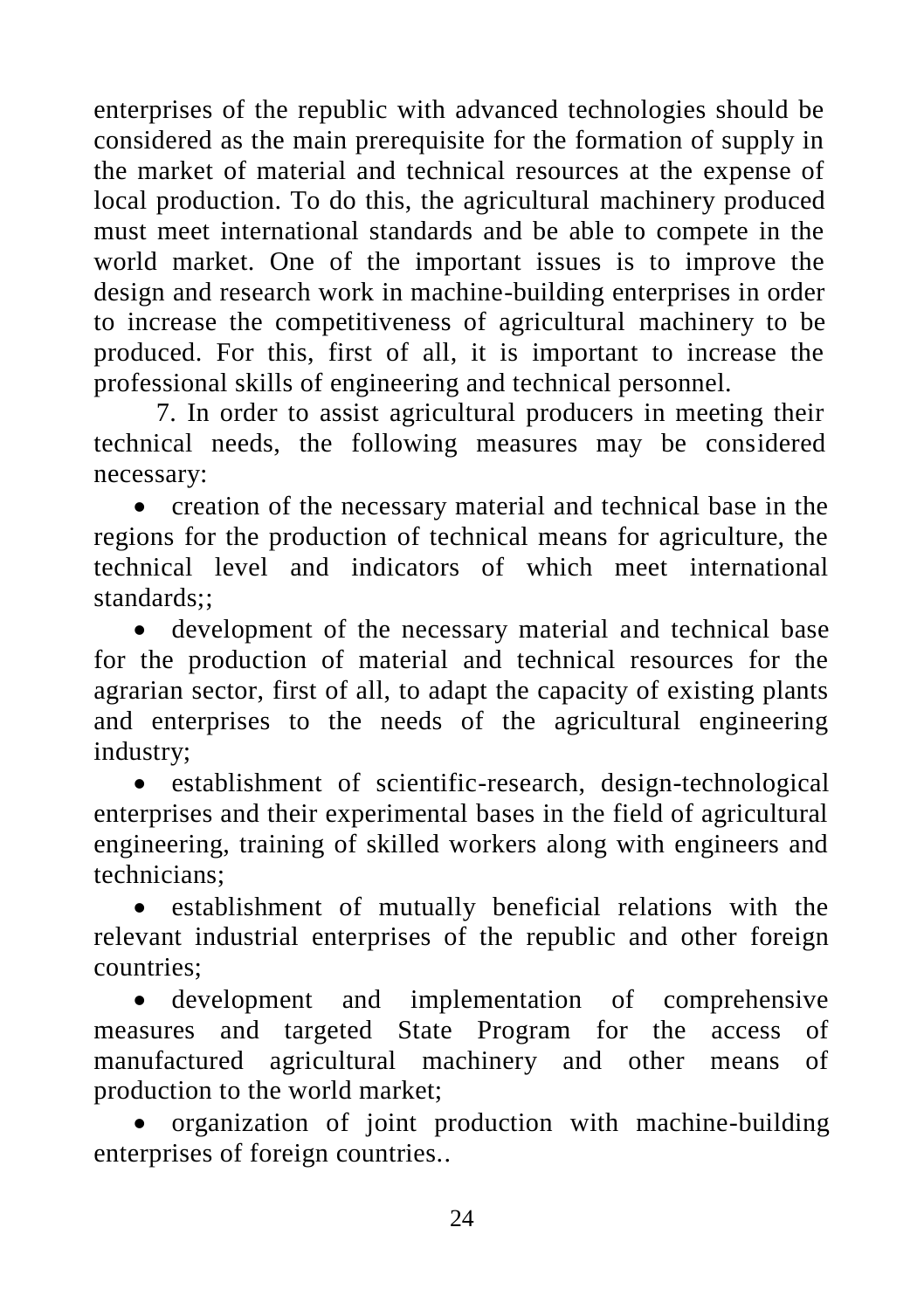The financing capacity of various agricultural enterprises is not enough not only to invest in the acquisition of material and technical resources, but also to carry out ordinary production. Therefore, in most cases, the funds raised are widely used. In order to meet the needs of the agricultural sector in material and technical resources in the world practice, the state develops targeted programs, as well as prioritizes budget funds.

8. Intensification of production in the agricultural sector plays an important role in improving the system of supply of agricultural material and technical resources. The effective formation of the market of material and technical resources in the agricultural sector depends on the mutual integration of sectors at the present stage. As it is known, the material and technical resources used in the agricultural sector are imported. As mentioned above, as a result of increasing investment in the industrial sector of the national economy, destructive tendencies are emerging in the development of agriculture. Thus, the development of industries is accompanied by an increase in the flow of labor from agriculture to other sectors, on the one hand, and the emergence of structural contradictions in agriculture. The intensification of the agrarian sector depends on the industrialization of agricultural production. Historically, this function has been performed by processing industries. It is a wellknown fact that agricultural products pass through the industrial stage in processing enterprises and then deliver them to the trade object and then to consumers. The menwhile, if the products come to consumers directly from agriculture itself - crop production and animal husbandry, currently most of these products go through the stage of industrial processing and are consumed as finished products.

9. Research shows that accurate economic mechanisms are not used in pricing, and those who sell resources determine prices as they wish. The effect of state regulation and control measures should be increased and the basis for domestic production should be created. When analyzing the activities of farms, it becomes clear that their need for any resource is either partially met or not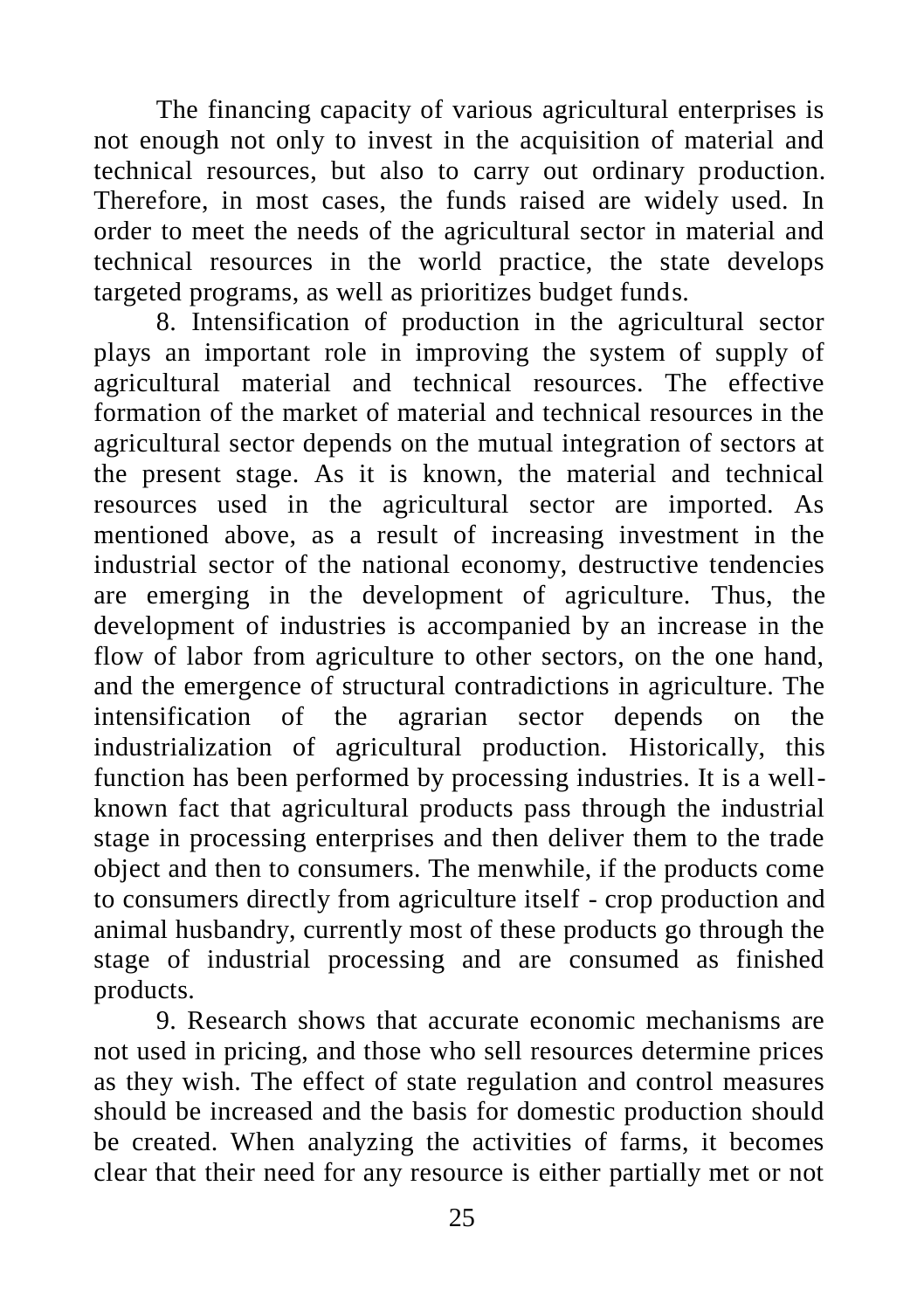met at all. A lot of work is done by hand, both in crop production and in animal husbandry, and some important technological processes are not carried out. This ultimately has a negative impact on production and quality. In order to create a normally functioning market of material and technical resources, it is necessary to ensure a parity ratio of prices for agricultural products and industrial products. This can be done by using guaranteed prices. In almost all economically developed countries, there is a problem that the increase in the price of material and technical resources exceeds the increase in the price of agricultural products. In our research, it is observed that the price increase of some agricultural products exceeds the price increase of industrial products, and if the price increase of the same product exceeds the price increase of one resource unit, it lags behind the other. This discrepancy should be explained by unrealistic prices for material and technical resources and so on.

10. Organic and mineral fertilizers, such as machinery, fuels and lubricants, are also an integral part of the main material and technical resources. Their use not only serves to increase productivity, but also ensures the suitability of the soil for largescale reproduction. The use of organic and mineral fertilizers has also declined sharply recently.

11. The provision of material and technical resources in our republic can be solved in a number of ways. It would not be right to suggest a template model here. The state can also take over the protection, processing and industrial enterprises can provide resources to agricultural enterprises on a contractual basis to achieve a stable raw material base, and so on. We believe that in the current situation, agricultural enterprises can create agroservice cooperatives using bank loans.

12. One of the most important directions in the formation of the market of material and technical resources in the agricultural sector is the creation of favorable conditions for the availability of machinery and mechanisms for the implementation of agrotechnical measures, meeting the demand for agrochemical and plant protection products. Sustainable development of the agrarian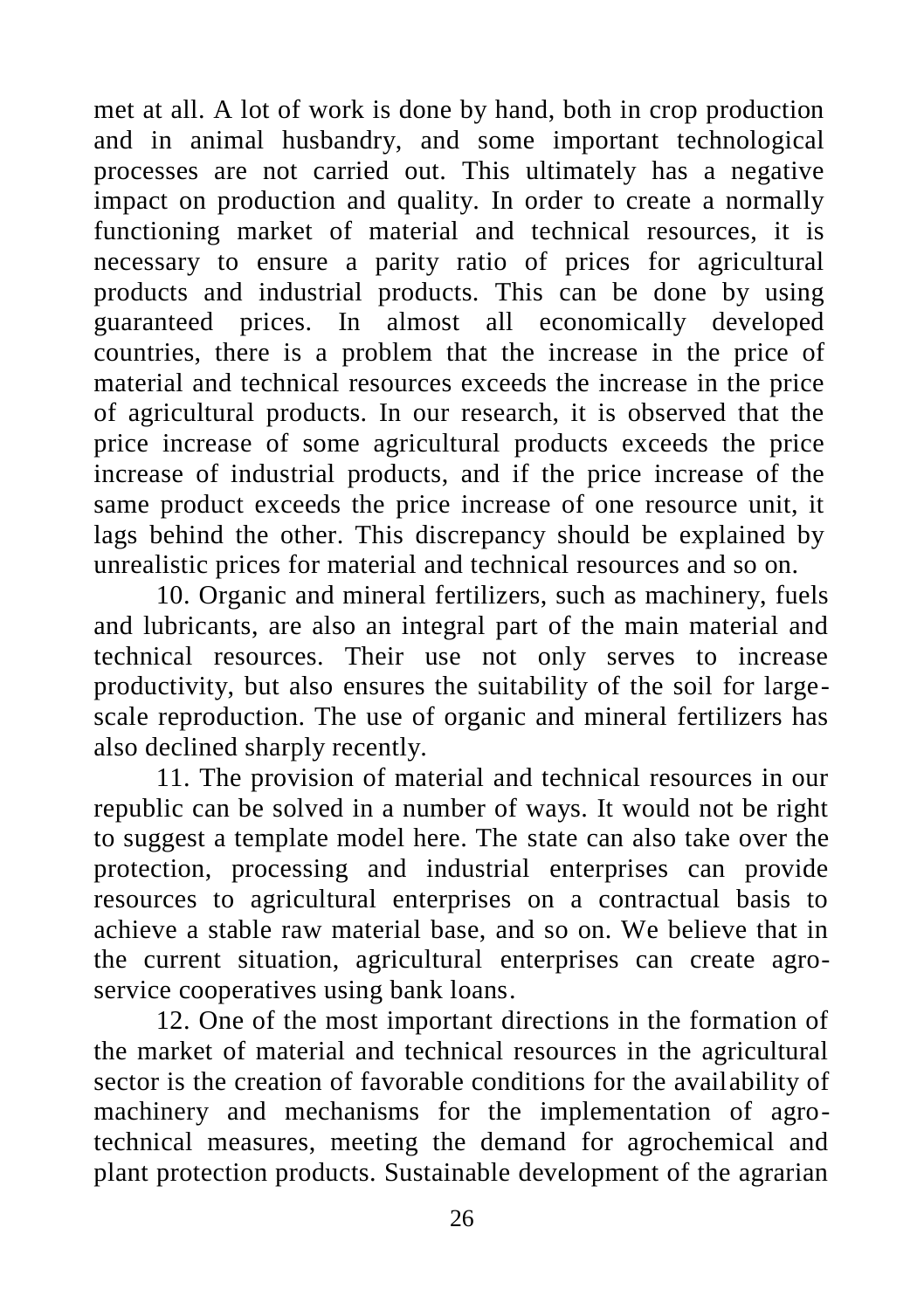sector, payment for equipment growing for affordable agricultural products is to ensure the optimal implementation of agro-technical measures in the regions of the country with different soil and climatic conditions, mechanization of manual labor and the creation of a complex system of machines and mechanisms.

13. One of the ways out of the situation in agriculture is the state regulation of the market of material and technical resources. In our opinion, during the transition to market relations, it should be considered important to carry out logistical support of farms in a centralized manner. With the formation of the market, the increase of the material and technical base of consumers, the economic improvement of the newly created economic entities, it is necessary to gradually achieve the formation of a free supply and sales market.

#### **The following scientific articles and theses of the author on the dissertation topic have been published:**

**1.** Azərbaycan Respublikasında maliyyə-kredit münasibətlərinin tənzimlənməsi və istiqamətləri, məqalə, ADAU-nun Elmi Əsərləri. Gəncə 2017, №1, 3 səh.

**2.** Müasir dövrdə ərzaq bazarının tənzimlənməsinin problemləri, məqalə, ADAU-nun Elmi Əsərləri. Gəncə 2017, №2, 2 səh.

**3.** Estimated Parameters of the Natural Resources Potential of Azerbaijan and it's Ecological Characteristics, məqalə, Issue 6 (2) November 2018, Oxford University Press, 2018, 7 səh.

**4.** Kreditin regionlarda inkişafının əsas rolu və istiqamətləri, məqalə, ADAU-nun Elmi Əsərləri. Gəncə 2018, №4, 3 səh.

**5.** Националные экономические интересы и их институциональные особенности, məqalə, г. Новосибирск, 2018, Изд. «Инновации в науке» Научный журнал – №1 (77) , 5 səh.

**6.** Природно-ресурсный потенциал Азербайджана, его экологическая характеристика и оценочные параметры, məqalə, г. Новосибирск, 2018, Изд. «Инновации в науке» Научный журнал – №8 (84) , 4 səh.

**7.** Приоритетные направления повышения эффективности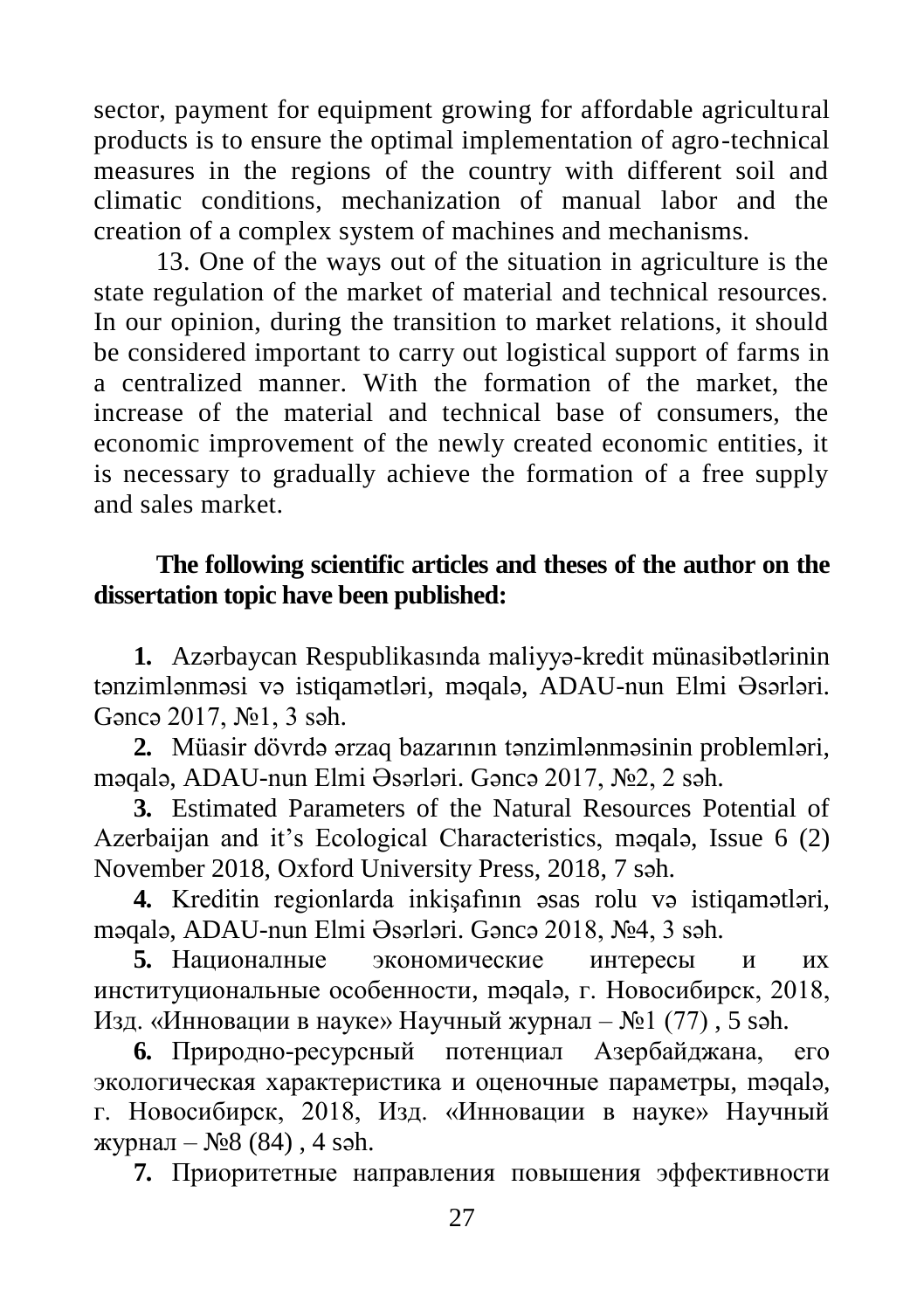использования материальных ресурсов в аграрном секторе, məqalə, По материалам XXIII Международной научнопрактической конференции «Вопросы управления и экономики: современное состояние актуальных проблем». –  $N_2$  5(21). – M., Изд. «Интернаука», 2019, 4 səh.

**8.** Dövlətin aqrar siyasətinin məqsəd və vəzifələrinin əhəmiyyəti (istiqamətləri), məqalə, ADAU-nun Elmi Əsərləri. Gəncə, 2019, №4,  $4$  səh.

**9.** Methods of management accounting and economic analysis, məqalə, The European journal of economics and management sciences. 2, 2019, 11 səh.

**10.** Some economic aspects of the improvement of the use of material-technical production resources in agriculture, məqalə, The European journal of economics and management sciences. 3, 2019,  $11$  səh.

**11.** The strategic development of industrial enterprises, məqalə, The European journal of economics and management sciences. 1, 2020, 4 səh.

**12.** Some matters of modification of financial-technical resources market in agrarian sector, IX İnternational Conference "Science and Society - Methods and Problems of Practical Application". 15 february 2020, Liverpool. İngiltərə, 4 səh.

**13.** Aqrar sahədə rəqabətə davamlı istehsalın artırılması amilləri. ADAU-nun Elmi Əsərləri, Gəncə, 2020, №1, 4 səh.

**14.** Some issues of improving of material and technical resources market in agriculture, The European journal of economics and management sciences. Vianna 1, 2021, 4 səh.

**15.** Maddi–texniki resurslar bazarinda istehsal resursları potensialından istifadənin iqtisadi mexanizminin təkmilləşdirilməsinin bəzi məsələləri. "İnnovasiyalı İqtisadiyyat və Menecment" jurnalı, UTECA, Gəncə, 2021, №1, 4 səh.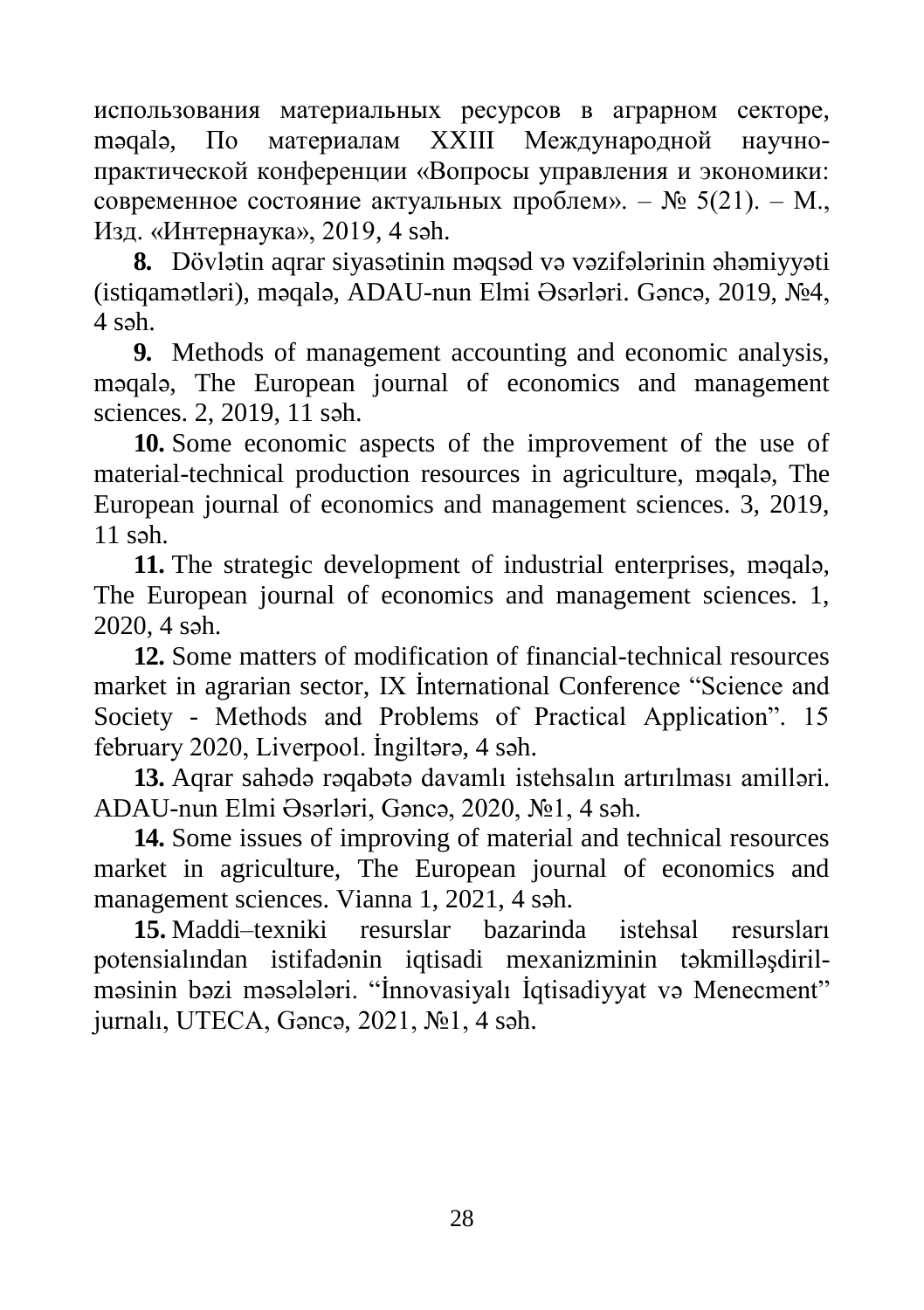The defense will be held on 29 June 2022 at 14:00 at the meeting of the Dissertation council ED 2.42 of Supreme Attestation Commission under the President of the Republic of Azerbaijan operating at Azerbaijan State Agrarian University and Azerbaijan Cooperation University.

Address: Ataturk Avenue 450, AZ 2000, Ganja city, Azerbaijan.

Dissertation is accessible at the library of the Azerbaijan State Agrarian University

Electronic versions of dissertation and its abstract are available on the official website of the Azerbaijan State Agrarian University [\(www.adau.edu.az\)](http://www.adau.edu.az/).

Abstract was sent to the required addresses on 27 May 2022